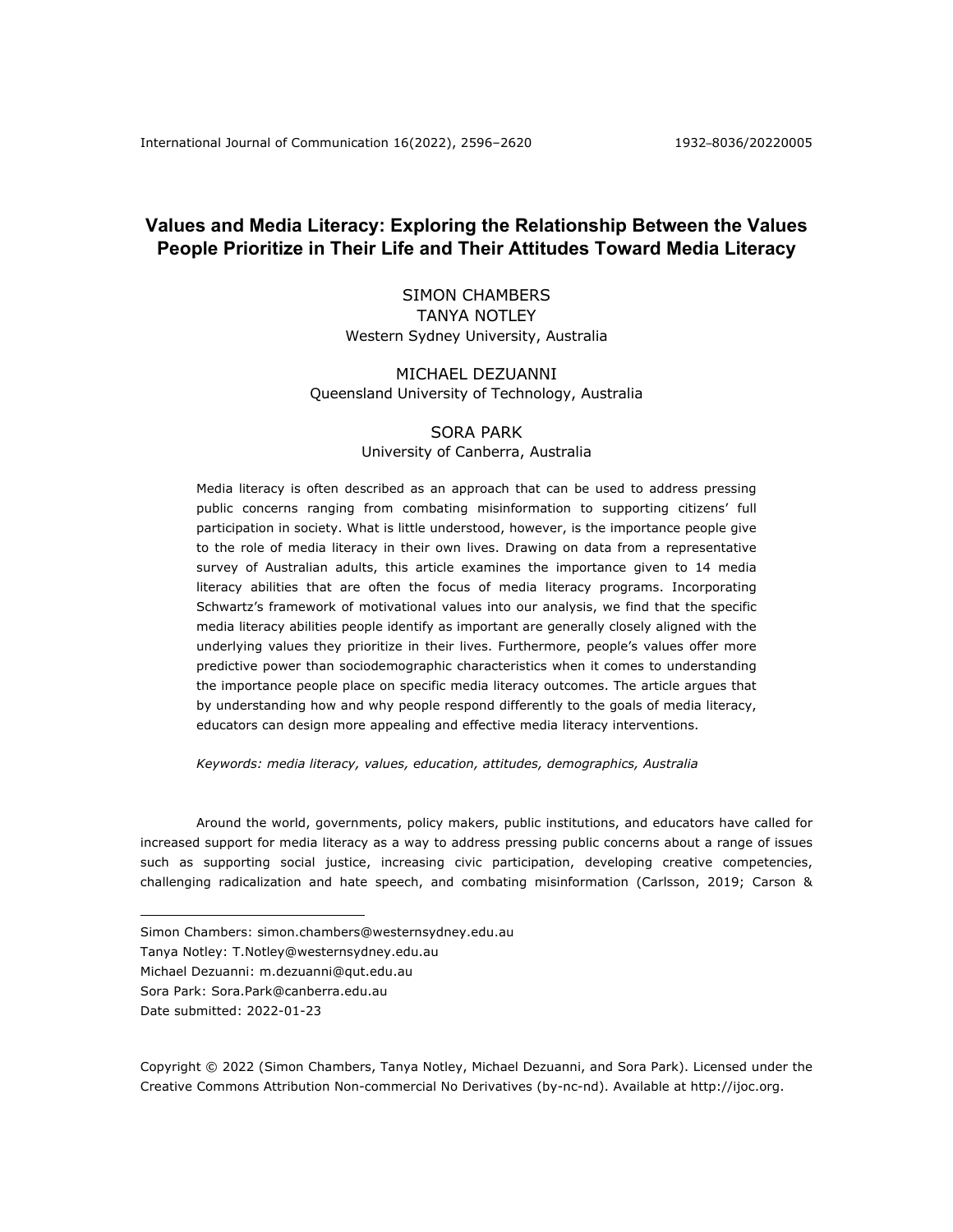Fallon, 2021; European Audiovisual Observatory, 2016). Media literacy is defined in various ways around the world, but common to its purpose is developing the knowledge, skills, and competencies to successfully engage with various media formats and providing a key means by which citizens participate in society (Livingstone, 2004). These desired outcomes, in turn, form the basis for the development of media literacy policies and education initiatives.

Media literacy education is constituted in a range of ways: as formal classroom curriculum, as after-school programs, as community-based programs (for instance, in libraries and community centers), and as self-directed learning in online contexts. While academic research has focused extensively on media literacy interventions—particularly in school classrooms (Hobbs, 2004)—the ways in which media literacy outcomes are perceived and understood by the people being targeted by media literacy programs rarely features as a concern. In research, it is more common to conceive of people in terms of their *levels* of media literacy—through various approaches to measurement (Livingstone & Thumim, 2003), by determining different capacities based on people's ability to perform particular media tasks (e.g., Maksl, Ashley, & Craft, 2015), or by investigating the capacity of pedagogical interventions to improve literacy levels (e.g., Duran, Yousman, Walsh, & Longshore, 2008; Scharrer, 2006). To the extent that *attitudes* are addressed, it is typically in the context of people's media uses and expectations around appropriate levels of media regulation (e.g., Ofcom, 2021), with little emphasis on considering people's attitudes to media literacy itself.

As a result, whereas media literacy frameworks and programs are often very clear about the desired outcomes they seek to achieve, very little research has sought to assess how citizens perceive these predefined outcomes. While current research may define which groups in society have low levels of media literacy and should therefore be priority candidates for interventions (e.g., Notley, Chambers, Park, & Dezuanni, 2021), there is a gap in knowledge about the extent to which different aspects of media literacy are regarded as meaningful to people in their everyday lives. This article addresses this gap by investigating the varying levels of importance people give to different aims of media literacy programs. In doing so, it emphasizes the question of how the aims of media literacy—which have variously been conceived of as either a set of value-neutral skills or aligned to specific social outcomes—intersect with the values that people themselves prioritize in their lives.

## **Defining the Purpose of Media Literacy**

Media literacy for social enhancement has its roots in competing historical sociopolitical discourses that respond to the relationship between emerging media cultures and society, particularly following the rise of the mechanization of society (Buckingham & Sefton-Green, 1994). As early as the 1860s, in his book *Culture and Anarchy*, Mathew Arnold (1869) called for "the study of perfection" (p. 8) in response to competing social forces infused with religion, classical culture, and what he described as anarchistic social forces, which included aspects of industrialization, mechanization, and popular culture. Drawing directly on Arnold (1869), F. R. Leavis' (1937) *Culture and Environment* argues that it is only through studying the benefits of reading literature and understanding the ineptitudes of popular culture that students can avoid "low" culture's corrupting influence. As Buckingham and Sefton-Green (1994) have shown, these socially and politically conservative perspectives were complemented by leftist/Marxist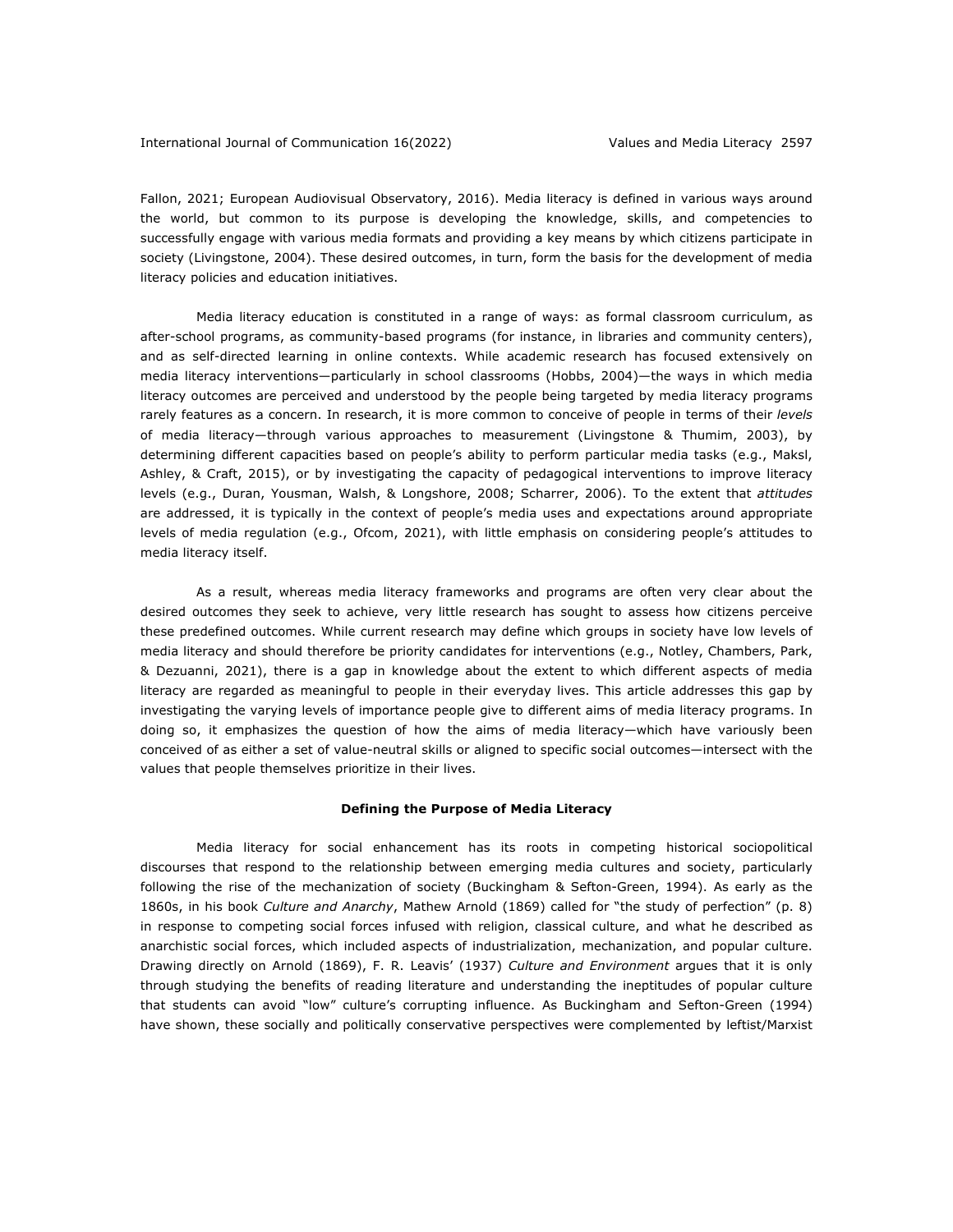scholarship, for instance, from within the "Frankfurt School." Horkheimer and Adorno (1947/1972) argued that the "culture industries" and the production of popular culture were at the heart of "mass deception" and a threat to freedom, creativity, and happiness.

These foundational studies of the perceived roles of media and popular culture in social processes, including in the formation of individual and collective values, provide insights into the presumed role of media literacy education. It was expected that media literacy would provide protection against the media's assumed corrosive influences and/or provide critical skills to enable individuals to understand media powers of influence and ultimately the threat of capitalism to humanity. Therefore, the social and political contexts from which media literacy efforts historically emerged ensured that these efforts never merely aimed to provide individuals with a set of instrumental skills to access and use various media forms.

Scholars such as Bennett, McDougall, and Potter (2020), Buckingham and Sefton-Green (1994), and Turnbull (1998) have drawn attention to the difficulties and inherent contradictions associated with media literacy approaches that are underpinned by social, cultural, and political agendas. Drawing on sociocultural and poststructuralist theories, the key criticisms are that media audiences and consumers are not as vulnerable to the media's influences as might be assumed (Dezuanni, 2017); that there is little evidence to suggest that popular culture is an inherently corrupting social influence; and that it is not the role of state, academics, or cultural institutions to decide what is a positive or negative social or cultural influence (Buckingham, 2003). Scholars have also drawn attention to the question of whether media literacy leads to social change or increased agency, or if it remains an academic exercise (Mihailidis, 2018; Turnbull, 1998). Posthumanist accounts of media literacy, for instance, have argued that agency is possible only through the assemblage of what Bennett (2010) calls "distributive agency" enabled through relationships between human and nonhuman elements, including technological elements. It follows then that if individual agency is the ability to act in and on the world—with, through, and in response to media—media concepts are just one set of resources that need to be deployed (Dezuanni, 2017; Lewis, 2021). Barad (2007) argues that the linguistic "representationalism" at the center of critical thinking needs to be complemented by a focus on "practices, doings, and actions" (p. 135). Therefore, critical thinking, which is central to media literacy pedagogy, is not enough on its own. In media contexts, agency is made up not just of "thinking" about how the media portray or construct reality but is constructed through application of conceptual and material resources in everyday life for individually meaningful purposes.

In responding to these issues, Mihailidis (2018) turns to the question of values to address questions about the role of media literacy in society and its potential to promote concrete positive social change. In *Civic Media Literacies*, Mihailidis (2018) argues that media literacy education should be seen as a way to not only teach people "how to employ critical thinking and critical making" (p. xii) but also to do this in a way that advances social well-being in material terms. Mihailidis (2018) stresses that his proposition is not driven by a particular political ideology but rather is informed by an assessment about what is required for meaningful engagement in modern daily civic life. He makes the argument that popular approaches to media literacy that emphasize critical distance, where learners are asked to step away and engage and analyze texts from objective points of view, are born of the mass media age and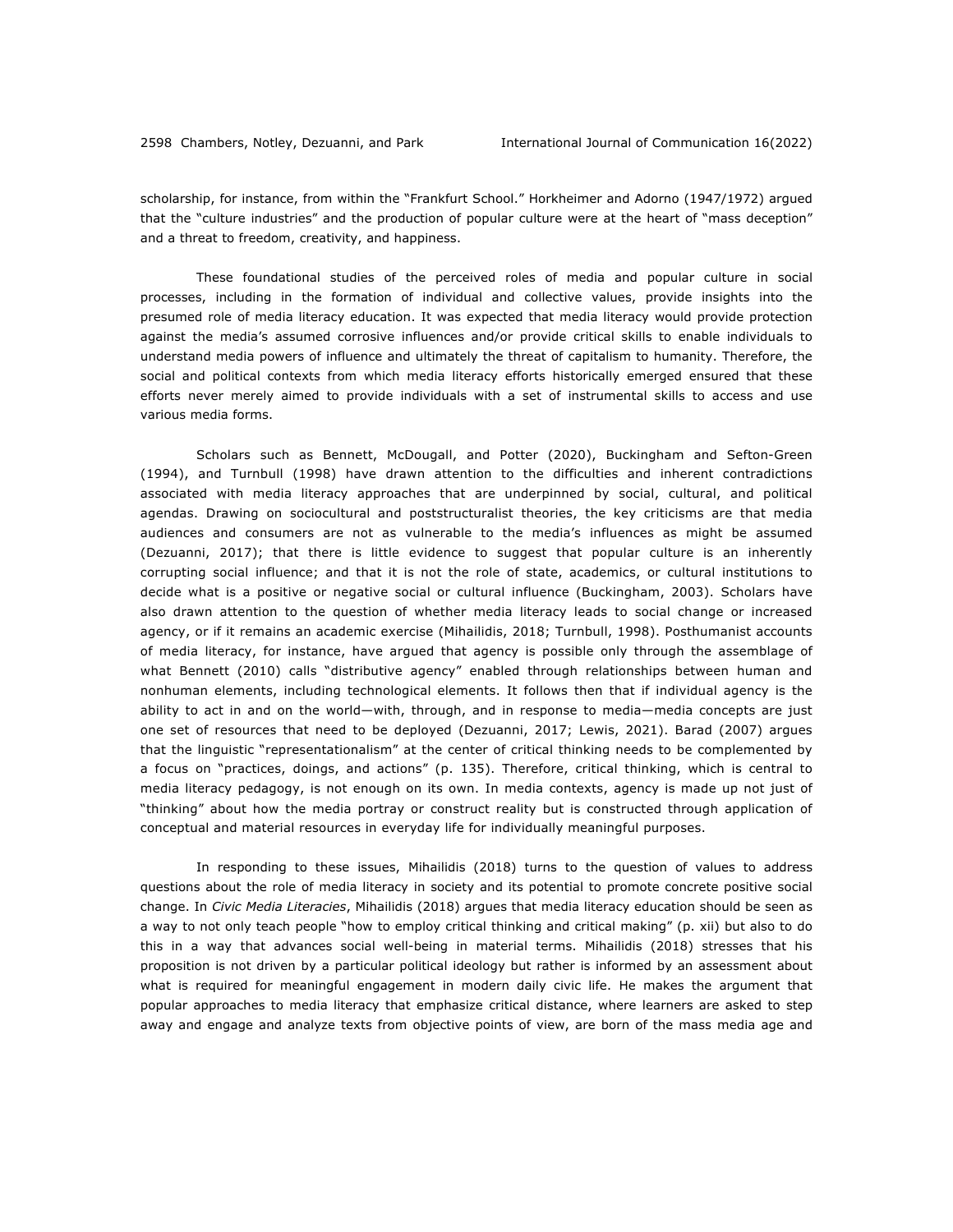are reminiscent of the early focus of much media education to protect citizens from harmful effects, as outlined above. This approach is now problematic, he argues, since it emphasizes a value-neutral analysis that assumes people can separate their own personal experiences, backgrounds, and ideologies to rationally deconstruct texts. Instead, he argues a more relational and values-oriented approach to media literacy offers a productive provocation for thinking about citizens' motivations for engaging both with media and media literacy education and for considering the kinds of media literacy experiences they should therefore be offered.

The idea that media literacy education should seek to explicitly foreground and engage with people's values is also found among researchers working in contexts of primary and secondary schools (e.g., Renes-Arellano & Barral-Aramburu, 2016; Schmidt & Palliotet, 2008). From this perspective, the increasing role played by communication media in young people's socialization means that media literacy education becomes a critical site in which students cannot only negotiate and affirm their own values but also develop an appreciation and understanding of the values held by others. Media literacy, therefore, fits well with the civic ideals of values-based education, which Renes-Arellano and Barral-Aramburu (2016) argue aims "to create cohabitation habits based on democratic values through dialogue and participation of all the students" (p. 82).

## **Motivational Values**

The concept of values and how they apply to individuals has been extensively explored by Schwartz (Schwartz, 1992; Schwartz et al., 2012), whose research identifies a set of 10 universal values found across cultural and national settings—that people prioritize differently in their lives. In contrast with attitudes, which can be said to reflect how we feel about something in a specific context, values instead speak to more stable and generally held "criteria which people use to justify actions, people, and events" (Schwartz, 1992, p. 1). In this respect, values can be considered as motivational and have been hypothesized to shape people's lower-order attitudes and behaviors (Bardi & Schwartz, 2003).

While the precise enumeration of values has been subject to minor revisions, Figure 1 shows how the various formulations share a common circular structure of congruent and conflicting interrelationships among constituent values. Pursuing the value of power, for example, is aligned with behaviors associated with the neighboring value of achievement but will typically be in conflict with actions motivated by universalism's concern for the welfare and tolerance of others. This congruent/conflict structure is used by Schwartz (1992) to organize his 10 values into higher-order value types of self-transcendence opposing self-enhancement and openness to change opposing conservation. While the circumplex aspect of the model has been shown to vary in how consistently it is reproduced in intraindividual value rankings of people from different countries (Gollan & Witte, 2014), the broader validity of the model has received extensive validation in its application to the analysis of individuals' values (Knafo, Roccas, & Sagiv, 2011).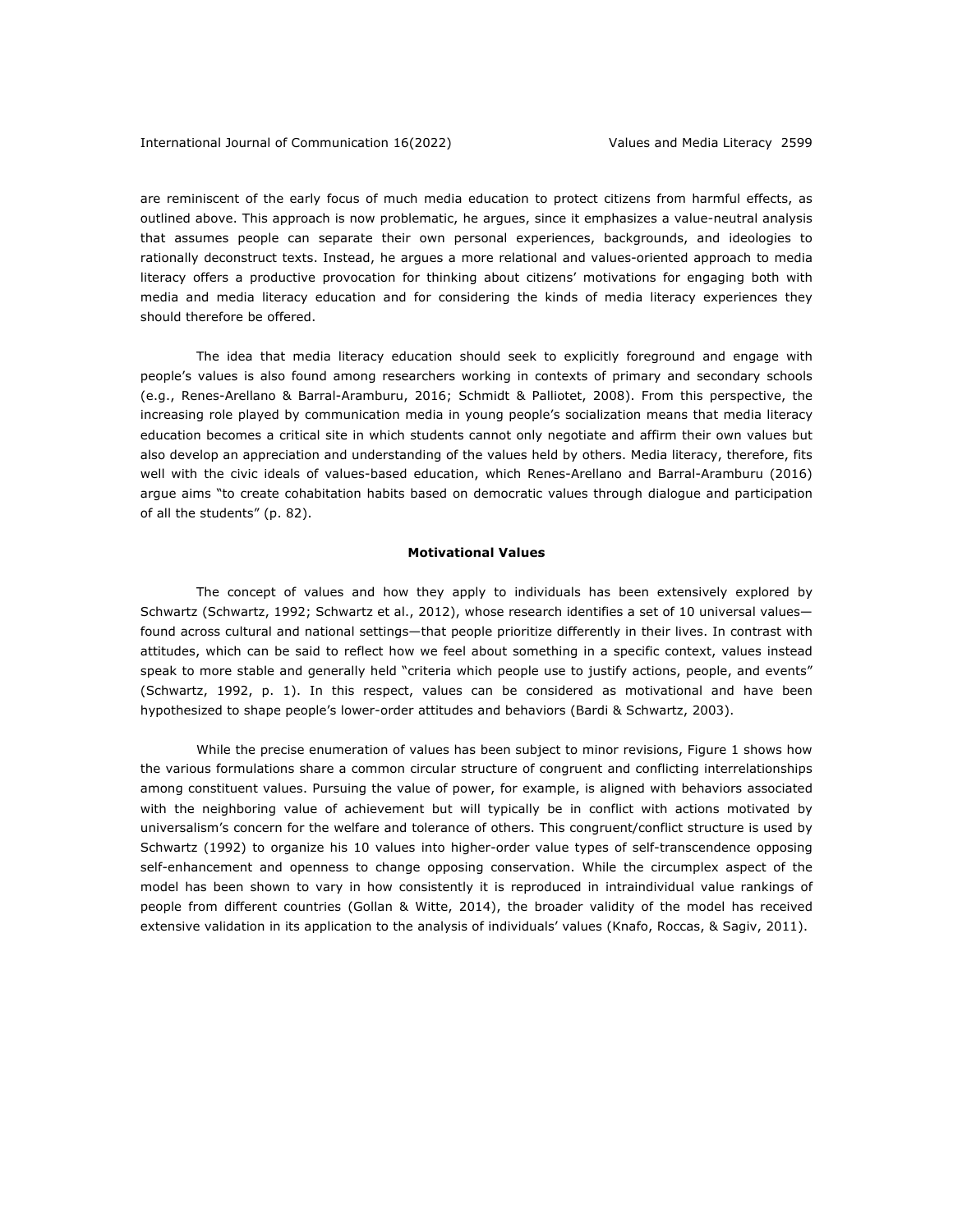

*Figure 1. Theoretical model of relations among motivational values and higher-order value types (adapted from Schwartz, 1992, p. 45).*

Schwartz's (1992) framework has found application across a range of domains, including in media and communication research. It has been used to identify the dominant values that underpin media codes of ethics (Roberts, 2012) and strategic communication campaigns (Dennison, 2020) and has also been used to examine how different individual values are associated with distinct patterns of media behaviors (e.g., Nikolinakou & Phua, 2020). Research by Crompton et al. (2014) examined how people's willingness to support social causes can be influenced by using language that evokes particular values, which has parallels with the current study's interest in the potential to draw on values in the design of media literacy initiatives.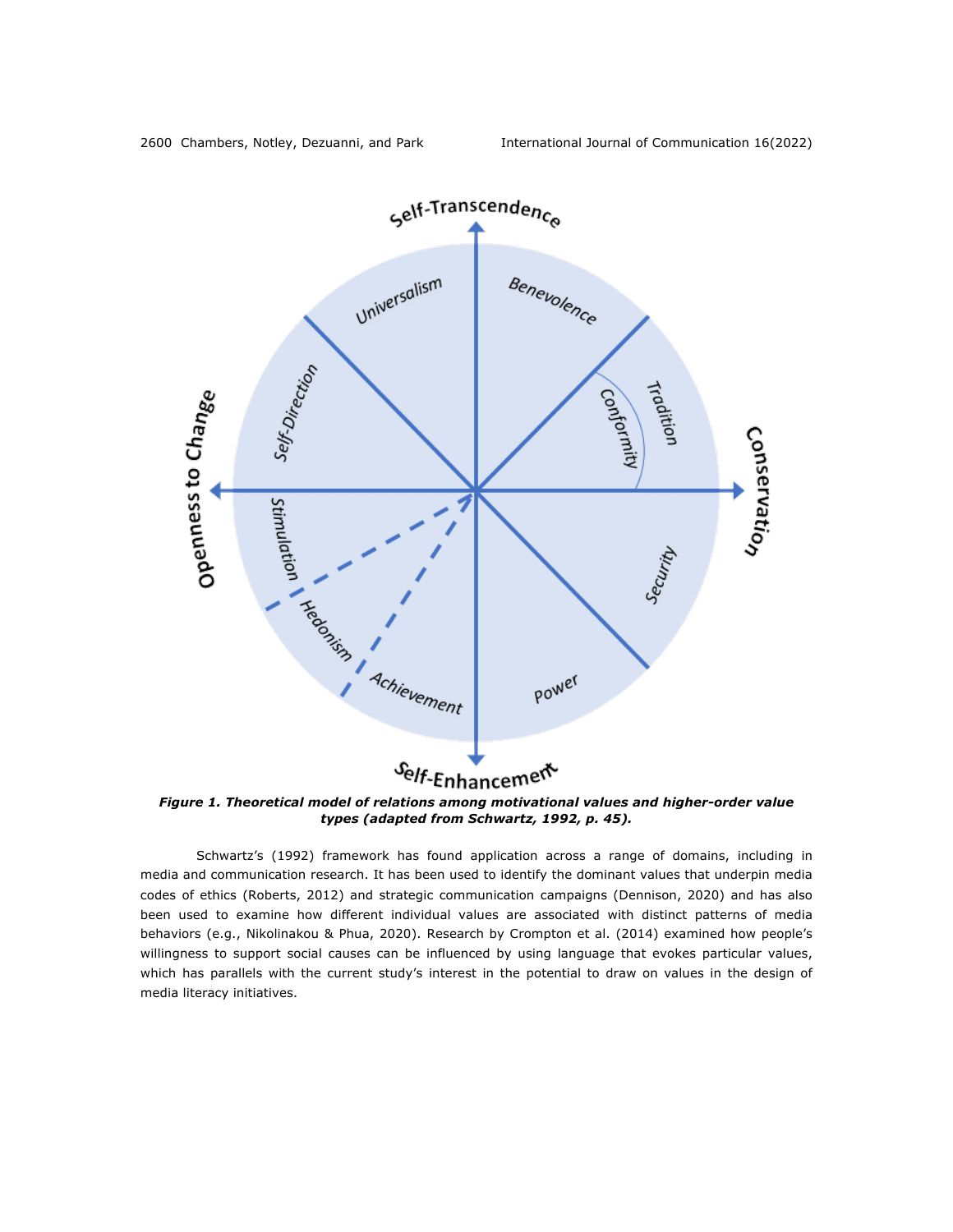In the context of this article's focus on people's attitudes to media literacy, the incorporation of Schwartz's (1992) concept of values makes two important contributions. First, it permits an exploration of the antecedents to the variation observed among attitudes that goes beyond sociodemographic variables. Whereas sociodemographic variables are typically a primary concern in analyzing *levels* of media literacy, the concept of values suggests an alternative lens through which we might understand variation in *attitudes*. Second, it provides a connecting point to the previously discussed debates about how values should fit into the formulation of media literacy programs.

## **Research Questions**

To respond to gaps in knowledge about the relationship between the values people prioritize in their lives and the importance they give to the goals of media literacy programs, we devised three related research questions.

*RQ1: To what extent do people consider the aims of media literacy programs are relevant and important to their own lives?*

Knowing which media literacy outcomes and the associated abilities citizens prioritize is useful as this information can be used to inform the design and implementation of media literacy policies, programs, and activities. Knowing, for example, that possessing one type of media ability resonates with people much more than another can be used to inform the design of initiatives or shape the way these initiatives are designed and are promoted to the public. Furthermore, insights into people's attitudes toward media literacy outcomes can help identify and address any misalignments between the priorities of governments, policy makers, researchers, and practitioners, and those of the broader population. For example, if a primary aim of practitioners is to support citizens to critically reflect on the media they consume, but this is found to be of little concern to the general public, practitioners need to change public attitudes, reframe the way they describe their programs or activities, or otherwise consider the implications of this misalignment.

*RQ2: Are media literacy programs that embed and express particular values more likely to be regarded as important by people who prioritize those same underlying values in their lives?*

Investigating how the values people prioritize influences the importance they give to the goals of media literacy programs permits a greater dialogue with the previously discussed debates about the underlying aims of those advocating for media literacy initiatives. Significantly, this approach avoids the media literacy conundrum that typically starts with a set of assumed desired outcomes, including those that are value-laden, and instead places existing values at the center of our consideration. This approach aligns with Mihailidis's (2018) thinking in that we see promise in aiming to center people's existing media relations and experience alongside the values that drive their own aspirations for media engagement. By understanding people's existing values and how this relates to which media abilities they want to have, we can get closer to understanding the kinds of media literacy interventions and education they are likely to want to actively engage with. This is particularly important for adult media literacy since, unlike children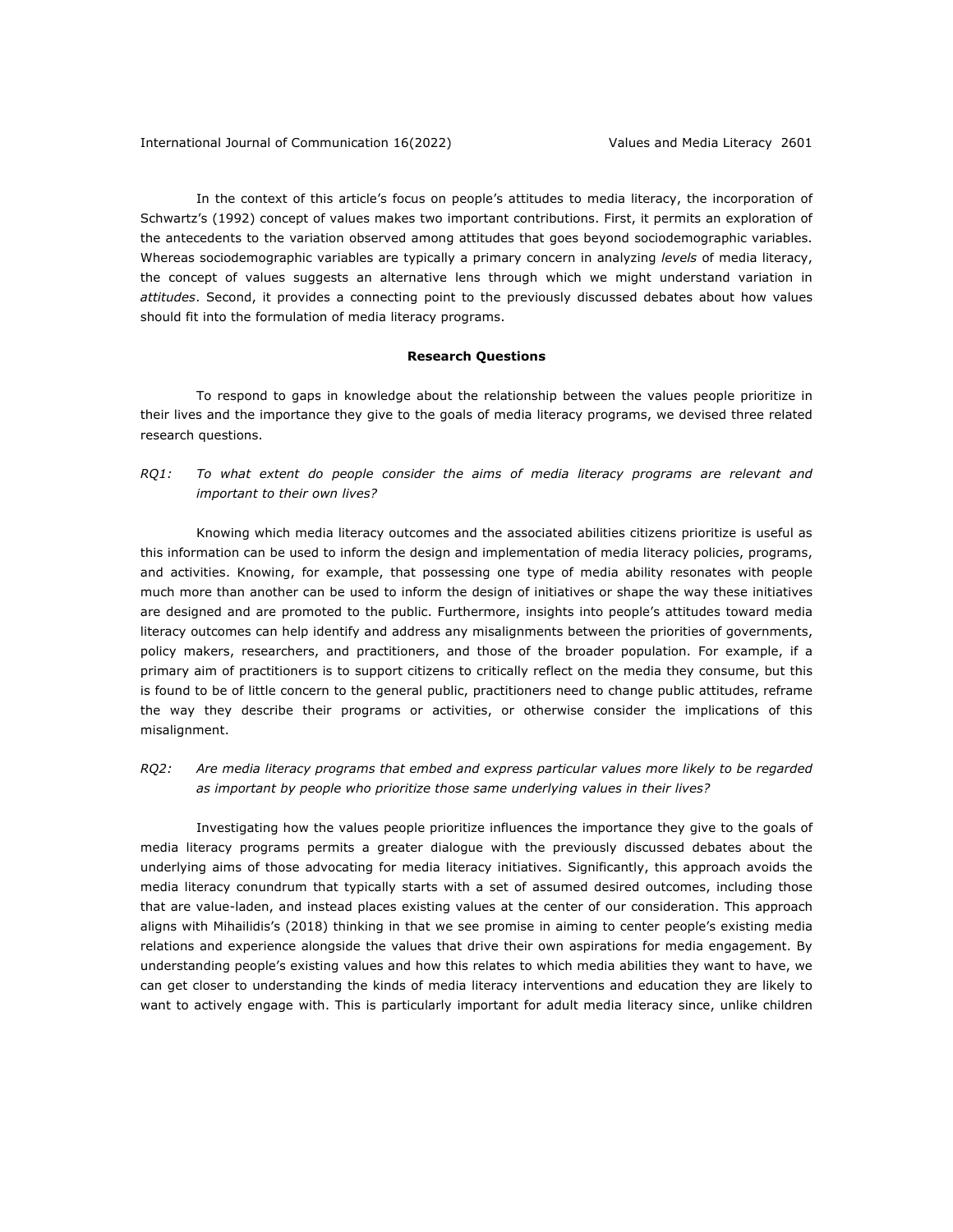and young people who receive school-delivered media literacy education, adults need to be highly motivated if they are to take part in informal media literacy activities.

*RQ3: To what extent do people's values offer more or less predictive power than sociodemographic characteristics in explaining the importance people give to the aims of media literacy programs?*

The final research question aims to contrast a values-centric approach to media literacy research with the more traditional approach of using sociodemographic characteristics as the lens through which to understand variation in people's level of media literacy. Whereas media literacy deficits and needs are commonly analyzed in terms of group characteristics, the current article's focus on attitudes suggests that values—which are theorized to shape attitudes and behaviors—may offer a more useful perspective from which to understand variation in our participants' attitudes.

### **Methodology**

The data in this analysis are taken from a national online survey of Australian adults (*N* = 3,510) conducted in November and December 2020 as part of a broader project examining adult media literacy (Notley et al., 2021). The survey sample was selected to be representative of the Australian population by using demographic quotas set according to the Australian Bureau of Statistics (2016) census data for age, gender, state and territory, and education level. Once data collection was complete, the final set of responses was weighted to ensure the sample was representative across these four sociodemographic characteristics (see Table 1). This article draws on three sets of questions from the survey to investigate our research questions by exploring the relationship among: (1) people's values, (2) their attitudes toward media literacy outcomes, and (3) sociodemographic characteristics.

| rasio er sar roy sample enaracteristics. |                 |  |  |  |  |  |  |
|------------------------------------------|-----------------|--|--|--|--|--|--|
| Raw Sample                               | Weighted Sample |  |  |  |  |  |  |
|                                          |                 |  |  |  |  |  |  |
| 55.5                                     | 50.8            |  |  |  |  |  |  |
| 44.2                                     | 48.7            |  |  |  |  |  |  |
| 0.3                                      | 0.5             |  |  |  |  |  |  |
|                                          |                 |  |  |  |  |  |  |
| 9.2                                      | 11.1            |  |  |  |  |  |  |
| 19.4                                     | 19.2            |  |  |  |  |  |  |
| 19.0                                     | 18.5            |  |  |  |  |  |  |
| 15.9                                     | 15.1            |  |  |  |  |  |  |
| 17.6                                     | 17.5            |  |  |  |  |  |  |
| 18.9                                     | 18.6            |  |  |  |  |  |  |
|                                          |                 |  |  |  |  |  |  |
| 13.7                                     | 21.5            |  |  |  |  |  |  |
| 47.0                                     | 53.5            |  |  |  |  |  |  |
| 39.3                                     | 25.0            |  |  |  |  |  |  |
|                                          |                 |  |  |  |  |  |  |

*Table 1. Survey Sample Characteristics.*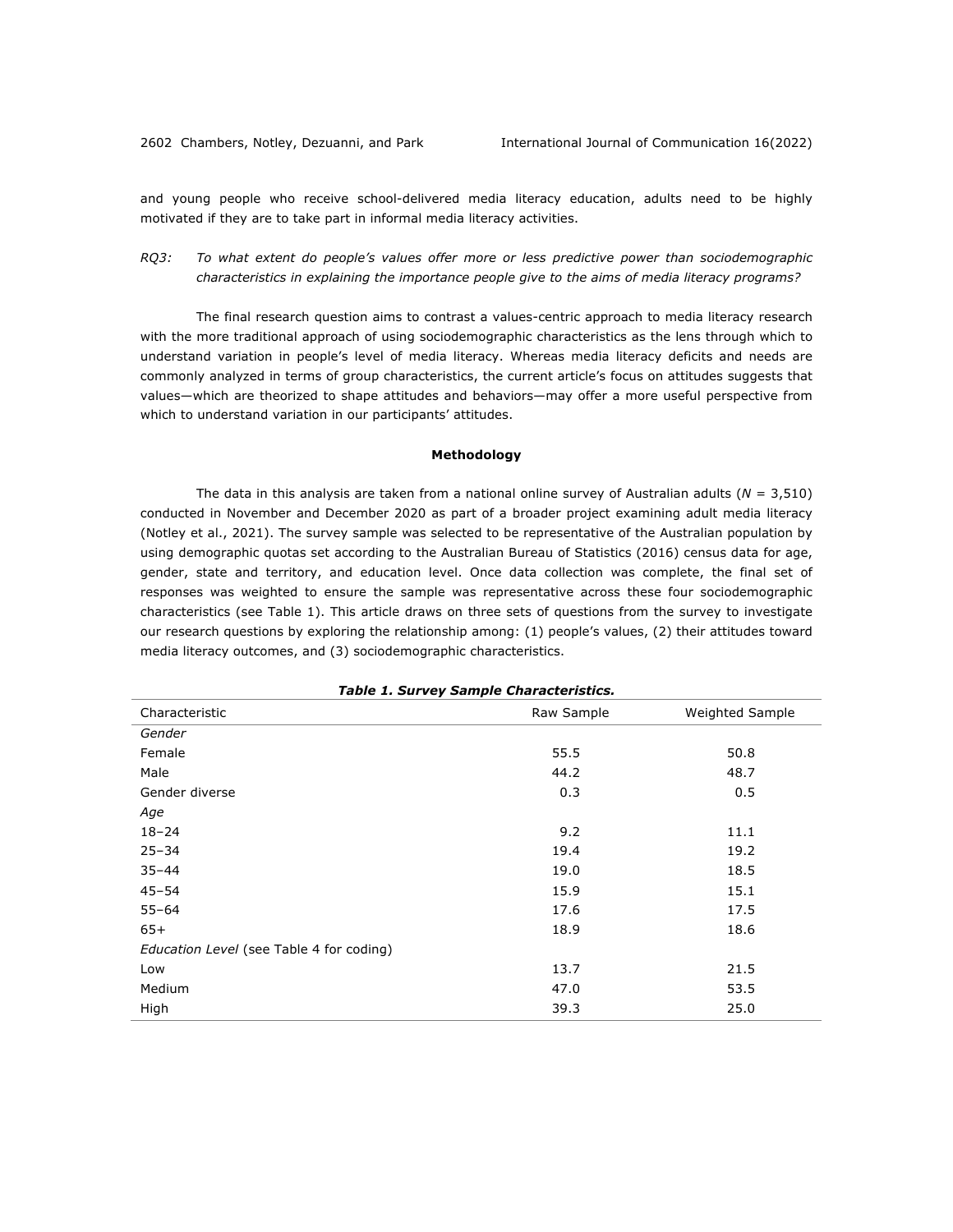# *Identifying the Values People Prioritize in Their Lives*

To obtain a measure of the motivational values participants prioritize in their lives, we draw on the set of 10 universal values identified by Schwartz (Bardi & Schwartz, 2003; Schwartz, 1992). The measurement of respondents' underlying values used a best-worst scaling design based on the approach developed by Lee, Soutar, and Louviere (2008) to operationalize Schwartz's (1992) framework. Participants were presented with 11 questions that listed either five or six of the 10 values. A balanced incomplete block design was achieved in which each individual value was seen six times and each unique pair of values was seen together three times. Following the approach taken by Lee and colleagues (2019b), we presented each value to participants in the form of a short statement (see Table 2). In each question, participants were asked to "Choose which is the MOST and LEAST important principle that guides your life."

For each respondent, the prioritization given to each of the 10 values was calculated using standardized best-worst scores. As described by Aizaki and Fogarty (2021), standardized best-worst scores are calculated using the formula  $BW_{in} = \frac{B_{in} - W_{in}}{r}$ , whereby the frequency with which a value (*i*) is selected as the most important item  $(B_{in})$  by a respondent (*n*) is subtracted from the frequency of its selection as the least important ( $W_{in}$ ) and divided by the number of times *i* appears as an option across all questions (*r*).

| Value          | Value Statement                                                                |
|----------------|--------------------------------------------------------------------------------|
| Achievement    | Being ambitious and successful                                                 |
| Benevolence    | Helping and caring for the well-being of those who are close                   |
| Conformity     | Obeying all rules and laws                                                     |
| Hedonism       | Taking advantage of every opportunity to enjoy life's pleasures                |
| Power          | Having the power that money and possessions can bring                          |
| Security       | Living in a safe and stable society                                            |
| Self-Direction | Being free to act independently                                                |
| Stimulation    | Having all sorts of new and exciting experiences                               |
| Tradition      | Following cultural, family, or religious practices                             |
| Universalism   | Caring and seeking justice for everyone, especially the weak and vulnerable in |
|                | society                                                                        |

*Table 2. Motivational Values and Value Statements.*

#### *Measuring Attitudes to Media Literacy Outcomes*

The second set of survey questions included in our analysis relates to the importance people give to possessing different media literacy abilities. A set of 14 statements was developed to reflect the core desired outcomes of media literacy programs (see Table 3). The development of these statements was informed by and mapped to the key competencies articulated in the media literacy framework developed by the Australian Media Literacy Alliance (AMLA, 2020). This framework was informed by internationally successful approaches to media literacy (c.f. Mediawijzer, 2021) and comprises a set of 10 competencies underpinned by six core competencies. We acknowledge that the framework is specific to the Australian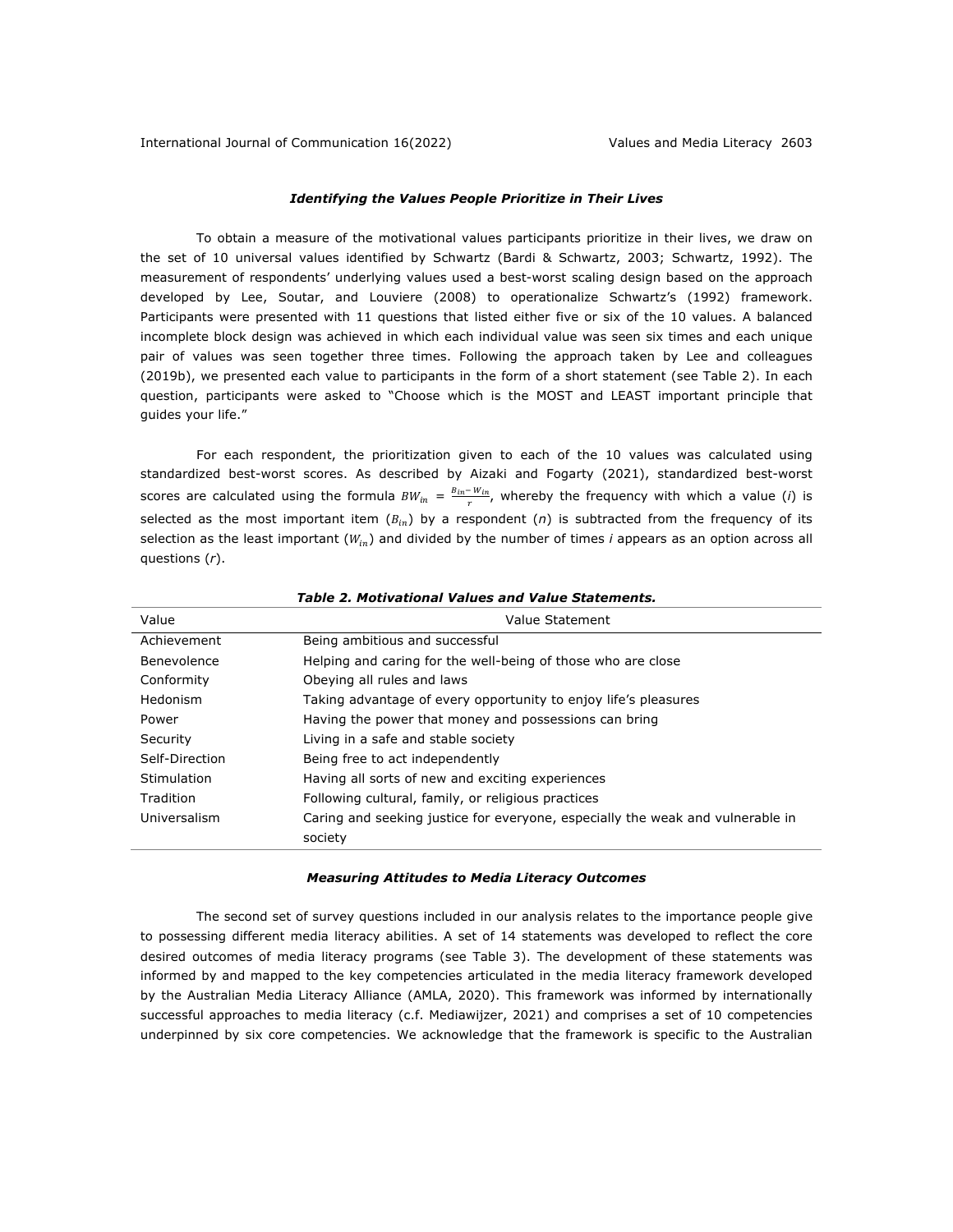context. However, since it was developed by drawing on the well-established international core concepts approach (Buckingham, 2019), we are confident that its components will be familiar to and relevant across international contexts.

The framework's 10 competencies were used as our starting point and were adapted to be more readily understood by our general survey audience. This included connecting the competencies with more tangible learning outcomes that are frequently the focus of media and digital literacy programs. The 14 resulting statements are therefore not a replication of the AMLA framework, but they are aligned to it. A five-point response scale  $(1 = "Not important at all"; 5 = "Extremely important";$ with an additional option of "Don't know") was used to measure how important participants regarded each of the 14 media literacy outcomes.

| Table 3. Media Literacy Outcome Statements.                              |
|--------------------------------------------------------------------------|
| Statement                                                                |
| To understand how media impact and influence society                     |
| To know how to recognize and prevent the flow of misinformation          |
| To use media to maximize your access to entertainment                    |
| To know how to think critically about the media you consume              |
| To use media to support your cultural practices and beliefs              |
| To use media to be successful in your life                               |
| To use media to stay connected with your friends and family              |
| To use media to influence people                                         |
| To be challenged with new ideas and perspectives when you use media      |
| To use media to increase your understanding of different cultural groups |
| To think about and reflect on your own media use                         |
| To understand the relevant laws and policies for media use               |
| To know how to protect yourself from scams and predators online          |
| To use media to express your creativity and individual identity          |

In addition to raw response scores, the data were also analyzed by converting responses to individual mean adjusted scores. This approach involves taking the mean score for a respondent across all 14 items and subtracting this from each of their 14 raw response scores. The result is, in effect, similar to a Z-score but is expressed in the original units of measurement. While the interval distance between scores remains the same at the level of individual respondents, the overall data set is able to capture greater variability in the relative importance afforded to each item. This individual mean adjusted scoring method is of particular use in analyzing data with otherwise low variability—as is the case with the limited 5-point response scale and high internal consistency (Cronbach's alpha of .91) observed in the attitudinal block of questions.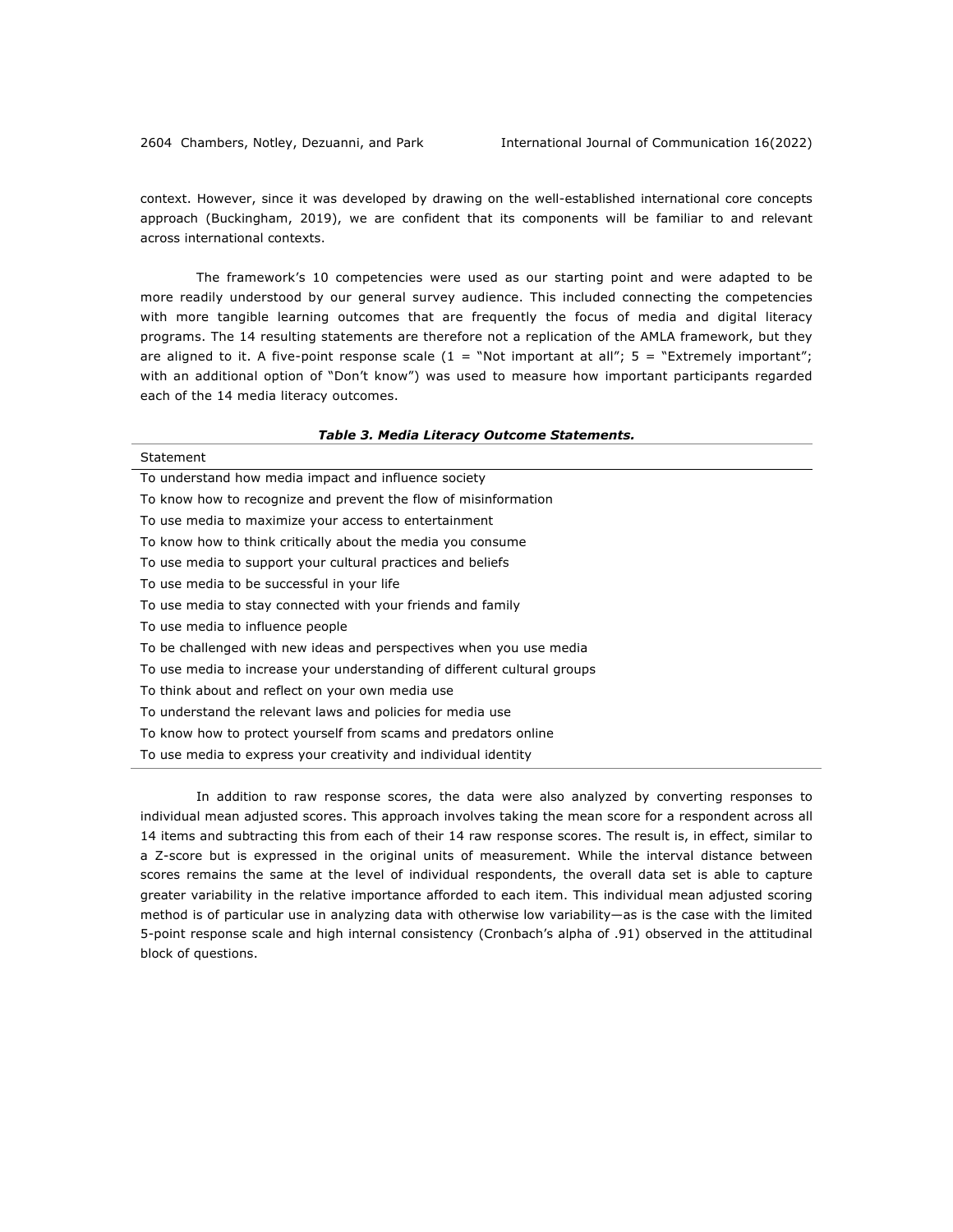# *Sociodemographic Characteristics*

The final set of questions provided information on the sociodemographic characteristics of respondents. Six dimensions are considered in this analysis: gender, age, income, education level, education level of most educated parent (as an indicator of social class), and parenthood. Details on how each of these attributes were measured are shown in Table 4.

| Characteristic       | Measure                                                                                                                   | Recoding                                                                                                                                                                     |
|----------------------|---------------------------------------------------------------------------------------------------------------------------|------------------------------------------------------------------------------------------------------------------------------------------------------------------------------|
| Gender               | Female, male, gender diverse                                                                                              | None                                                                                                                                                                         |
| Age                  | Exact age                                                                                                                 | None                                                                                                                                                                         |
| Income               | Sextile of household income                                                                                               | Low (bottom two sextiles), medium                                                                                                                                            |
|                      |                                                                                                                           | (middle two sextiles), and high (top two<br>sextiles)                                                                                                                        |
| Education Level      | Highest level of achievement from<br>nine options                                                                         | Low (did not complete secondary school),<br>medium (completed secondary school<br>and/or a certificate/diploma/associate<br>degree), and high (bachelor degree or<br>higher) |
| Education Level of   | As above                                                                                                                  | As above                                                                                                                                                                     |
| Most Educated Parent |                                                                                                                           |                                                                                                                                                                              |
| Parenthood           | Whether the respondent has any<br>children, and whether they have<br>any at each of five different stages<br>of education | None                                                                                                                                                                         |

### *Table 4. Sociodemographic Characteristics, Measures, and Recodings.*

#### **Results and Analysis**

First, we present how the 10 basic motivational values are prioritized by Australian adults. We then address RQ1 through an overview of the varying levels of importance that respondents gave to each of the 14 statements reflecting the outcomes of media literacy programs. RQ2 is then examined through an analysis of the extent to which the priority participants give to different values correlates with the importance they give to different media literacy outcomes. The analysis concludes by examining RQ3 through a comparison of the relative explanatory power of values and sociodemographic characteristics to understand attitudes to media literacy.

#### *From Benevolence to Power: The Prioritization of Values*

Overall, the relative importance of each of the 10 motivational values across all respondents follows a similar pattern to previous Australian studies (e.g., Lee, Evers, Sneddon, Rahn, & Schwartz, 2019a), with benevolence (a motivation to promote the welfare of family and friends) regarded as the most important and power (associated with a concern for social status, control, and dominance over people and resources) regarded as the least important. The results shown in Table 5 include each value's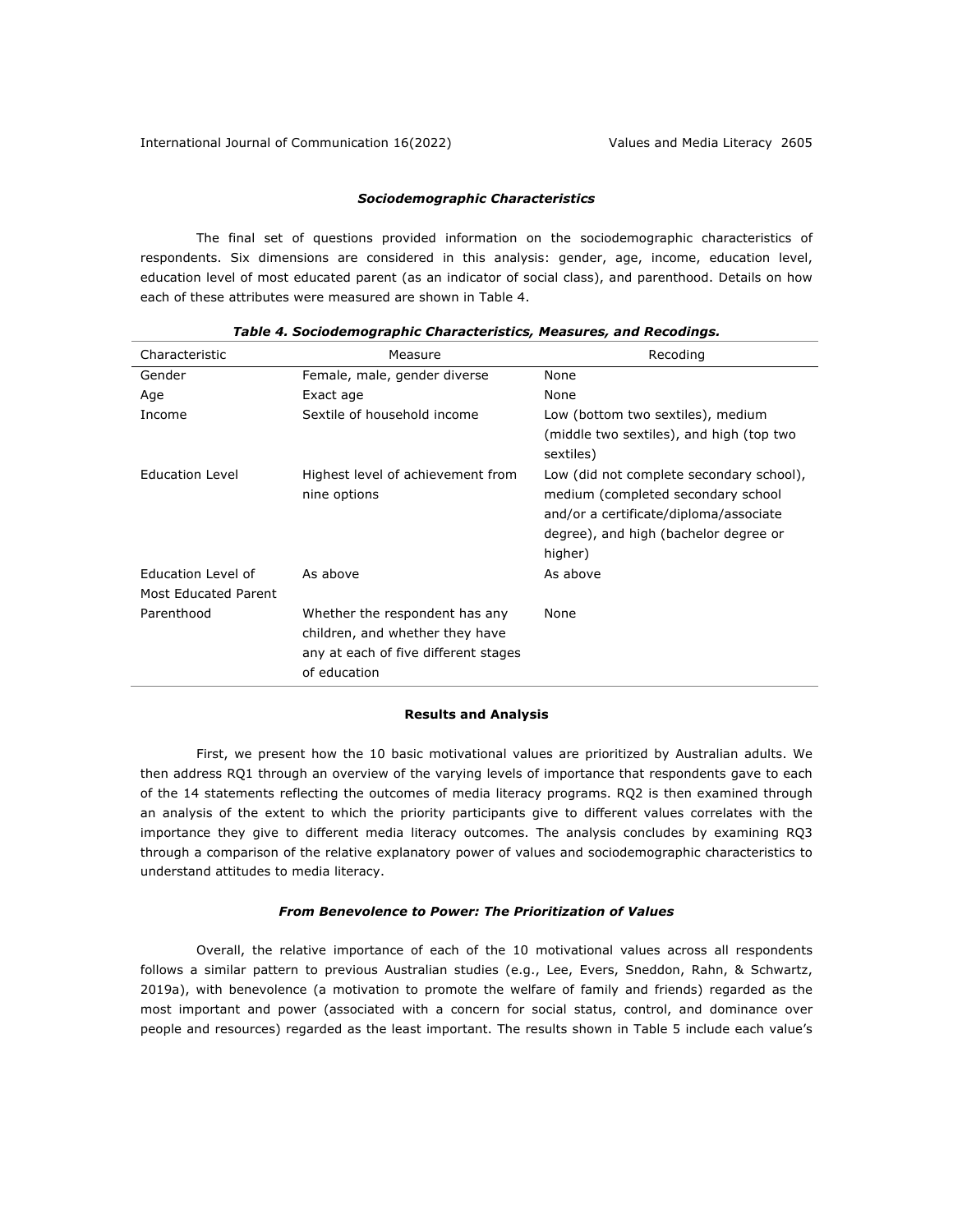aggregate standardized best-worst score (higher scores indicate a value was more frequently rated as important), its ranking among the 10 values, and the ranking it the recent study by Lee and colleagues. (2019a). The high rank correlation between the two studies ( $p = .98$ ) validates the reliability of our simplified survey instrument when compared with the latter study's use of a 21-question survey administered to a larger sample of 7,461 adult Australians.

*Table 5. Ranking of Motivational Values.*

| rapic <i>J.</i> Rahking of Plotivational values. |               |         |                             |  |  |  |  |
|--------------------------------------------------|---------------|---------|-----------------------------|--|--|--|--|
| Value                                            | Std. BW Score | Ranking | Ranking (Lee et al., 2019a) |  |  |  |  |
| Benevolence                                      | 0.42          |         |                             |  |  |  |  |
| Security                                         | 0.35          | 2       | 2                           |  |  |  |  |
| Self-Direction                                   | 0.19          | 3       | 4                           |  |  |  |  |
| Universalism                                     | 0.09          | 4       | 3                           |  |  |  |  |
| Hedonism                                         | 0.03          | 5       | 5                           |  |  |  |  |
| Conformity                                       | $-0.03$       | 6       | 7                           |  |  |  |  |
| Stimulation                                      | $-0.07$       | ⇁       | 6                           |  |  |  |  |
| Tradition                                        | $-0.26$       | 8       | 8                           |  |  |  |  |
| Achievement                                      | $-0.30$       | 9       | 9                           |  |  |  |  |
| Power                                            | $-0.42$       | 10      | 10                          |  |  |  |  |
|                                                  |               |         |                             |  |  |  |  |

Figure 2 shows the position of each motivational value in terms of the mean and standard deviation of its standardized best-worst scores. This highlights that the three lowest scoring values power, achievement, and tradition—also have the most variability in terms of how they are prioritized by respondents. The fact that low-ranked values may nevertheless be prioritized by smaller sections of the population is reinforced when considering the data in terms of how frequently each of the 10 motivational values featured as people's most important value. Figure 3 shows that one-third of participants prioritize benevolence as the most important guiding principle in their lives. While achievement is far less common and is ninth-ranked in terms of best-worst scores, it nevertheless remains the most important value for 7% of respondents and elevates its position to fifth-ranked when assessed from this perspective.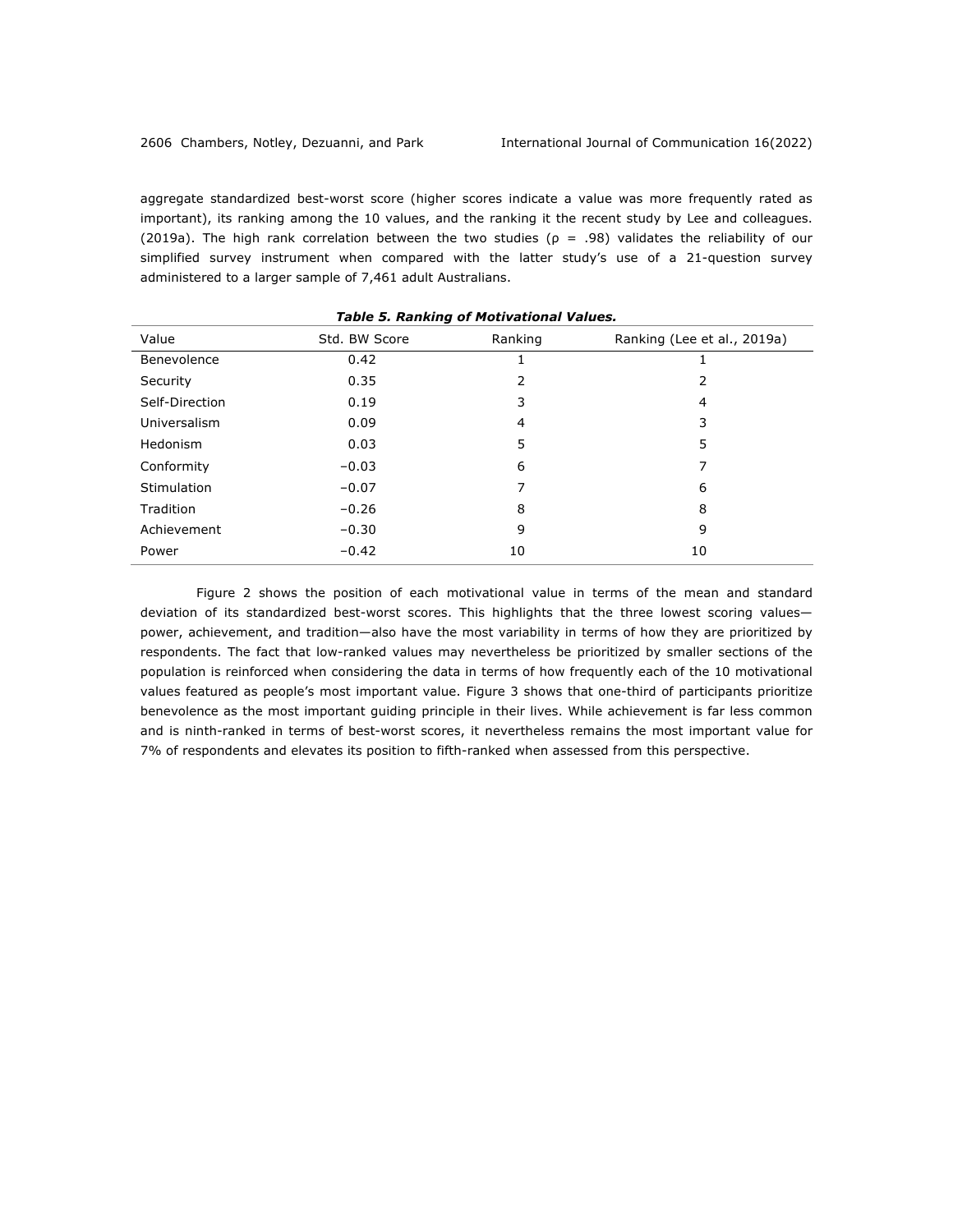

*Figure 2. Mean and standard deviation for each motivational value (standardized best-worst scores).*

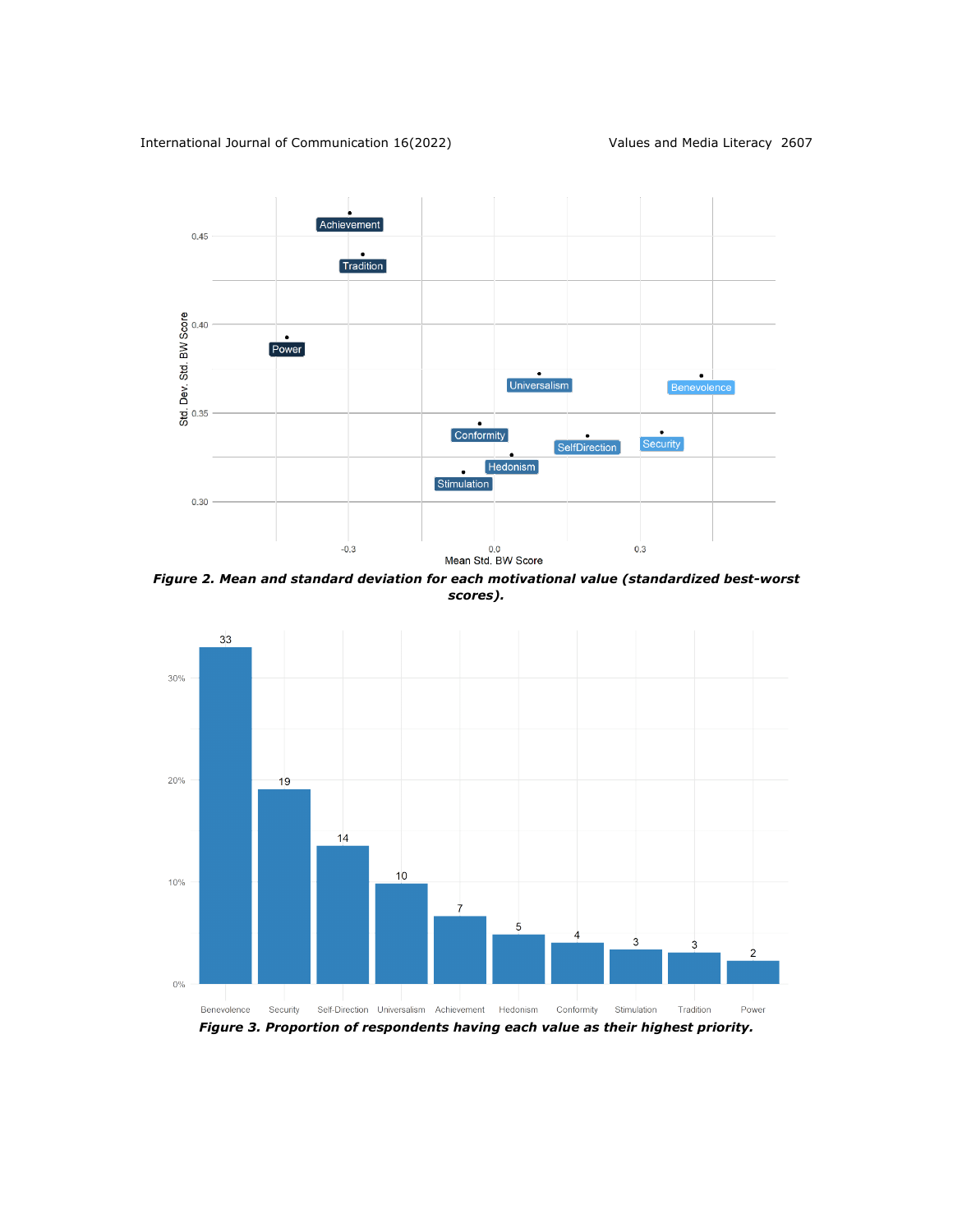# *People's Attitudes Toward Media Literacy Outcomes*

Participants generally regarded the 14 media literacy outcomes we included in the survey as important in their lives. As shown in Table 6, for 12 of the 14 items the mean importance score ( $1 =$  "Not important at all"; 5 = "Extremely important") was above the scale's midpoint of 3. Aggregating participants' importance scores across all 14 media literacy outcomes gives an indication of the overall importance participants gave to media literacy outcomes and yielded an average of 49.0 (*SD* 10.03). This equates to an average overall importance of 3.5 on our 5-point scale, which, in terms of our first research question, indicates a moderate overall positive sentiment to the importance of media literacy outcomes in the lives of Australian adults.

Significantly, the importance of individual outcomes was observed to vary considerably, with mean importance scores ranging from 4.31 (knowing how to protect yourself from scams and predators online) to 2.76 (using media to influence people). Table 6 also shows the mean of the individual mean adjusted scores, which reflects the degree to which participants regarded an outcome as important relative to all other outcomes. These adjusted scores emphasize that the top four and bottom four items scored significantly higher and lower, respectively, than participants' average responses.

|                                                                     | Raw Mean | Adj. Mean |
|---------------------------------------------------------------------|----------|-----------|
| Media Literacy Outcome                                              | Score    | Score     |
| To know how to protect yourself from scams and predators online     | 4.31     | 0.81      |
| To use media to stay connected with your friends and family         | 3.96     | 0.47      |
| To know how to think critically about the media you consume         | 3.87     | 0.37      |
| To know how to recognize and prevent the flow of misinformation     | 3.80     | 0.30      |
| To understand how media impact and influence society                | 3.58     | 0.08      |
| To understand the relevant laws and policies for media use          | 3.57     | 0.08      |
| To think about and reflect on your own media use                    | 3.54     | 0.04      |
| To use media to maximize your access to entertainment               | 3.51     | 0.03      |
| To use media to increase your understanding of different cultural   | 3.42     | $-0.08$   |
| groups                                                              |          |           |
| To be challenged with new ideas and perspectives when you use media | 3.36     | $-0.13$   |
| To use media to express your creativity and individual identity     | 3.23     | $-0.27$   |
| To use media to support your cultural practices and beliefs         | 3.07     | $-0.42$   |
| To use media to be successful in your life                          | 2.92     | $-0.55$   |
| To use media to influence people                                    | 2.76     | $-0.73$   |

*Table 6. Mean Importance Scores for Media Literacy Outcomes (1 = Not Important at All; 5 = Extremely Important): Raw and Individual Mean Adjusted Scores.*

## *The Relationship Between People's Values and Their Attitudes Toward Media Literacy Outcomes*

Having established the overall profile of our sample's motivational values and attitudes toward media literacy outcomes, our second research question sought to understand whether people who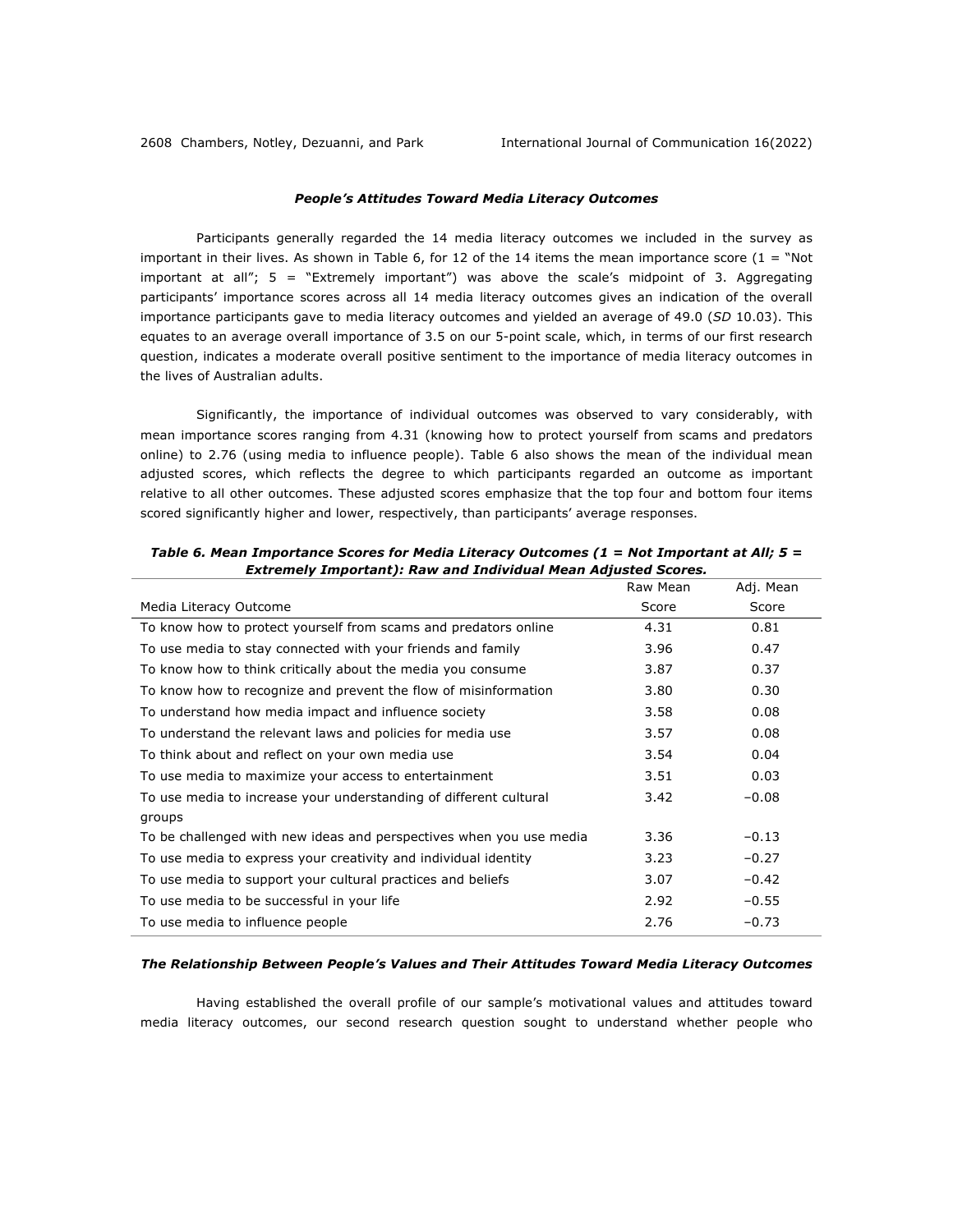prioritize particular values in their lives are more likely to regard different media literacy outcomes as important. To investigate this, we conducted a series of regressions that sought to predict the importance assigned to each media literacy outcome (individual mean adjusted importance scores) as a linear function of the prioritization given to the 10 motivational values (standardized best-worst scores). While the use of individual Likert response items as dependent variables in parametric regression is a contested practice, Norman (2010) provides a defense of the robustness of the approach taken here. Given the theoretical basis for the research question, all 10 motivational values were considered as candidate independent variables. Model parameter selection was achieved using repeated 10-fold cross-validated backward elimination, with average prediction error (calculated as root mean square error) used to identify the optimal model. Cross-validation minimizes the potential for overfitting, which is a common criticism of backward elimination, and the approach adopted here was also found to produce better performing models than alternative techniques such as the least absolute shrinkage selection operator.

The results of the linear regressions are shown in Table 7. Significant model parameters are listed in order of their β coefficients, with positive predictors listed first followed by negative predictors. Positive predictors correspond with motivational values whose increased prioritization is associated with higher levels of importance being given to the corresponding media literacy outcome. Conversely, negative predictors indicate values whose increasing prioritization is associated with lower levels of importance.

A significant pattern can be observed in these results, whereby the strongest positive predictors for each media literacy outcome are frequently motivational values whose underlying principles are expressed or embedded in the corresponding outcome. The importance given to "using media to stay connected with friends and family," for example, can readily be understood as expressing the value of benevolence and its concern for the welfare of people we are in frequent contact with. The degree to which benevolence is prioritized as a value in a person's life is predictive of how important they will regard this media literacy outcome.

Similar relationships, whereby the importance given to media literacy outcomes is most strongly predicted by motivational values that are embodied or expressed in those outcomes, can be observed for 11 of the 14 surveyed items. These positive correlations are shown in the bold and underlined model parameters in Table 7 and encompass all motivational values with the exception of hedonism. While values such as universalism and self-direction are more commonly found among the 14 media literacy outcomes identified for our survey, it suggests that corresponding media literacy outcomes can be constructed that provide an expression of people's strongly held values and are more likely to be regarded as important by them. Even though values such as power and achievement have low levels of prioritization among participants, the results show that people who do give priority to these guiding principles in their lives are more likely to regard media literacy outcomes associated with "using media to be successful in life" and "using media to influence people" as important.

While each model includes predictors with high levels of statistical significance, the generally small proportion of observed variance explained by the models (as reported in Table 7 as adjusted  $R^2$  values) warrants attention. These small effect sizes should be understood in the context of the narrow scale of measurement that applies to the dependent variables (a 5-point scale of importance) and the restricted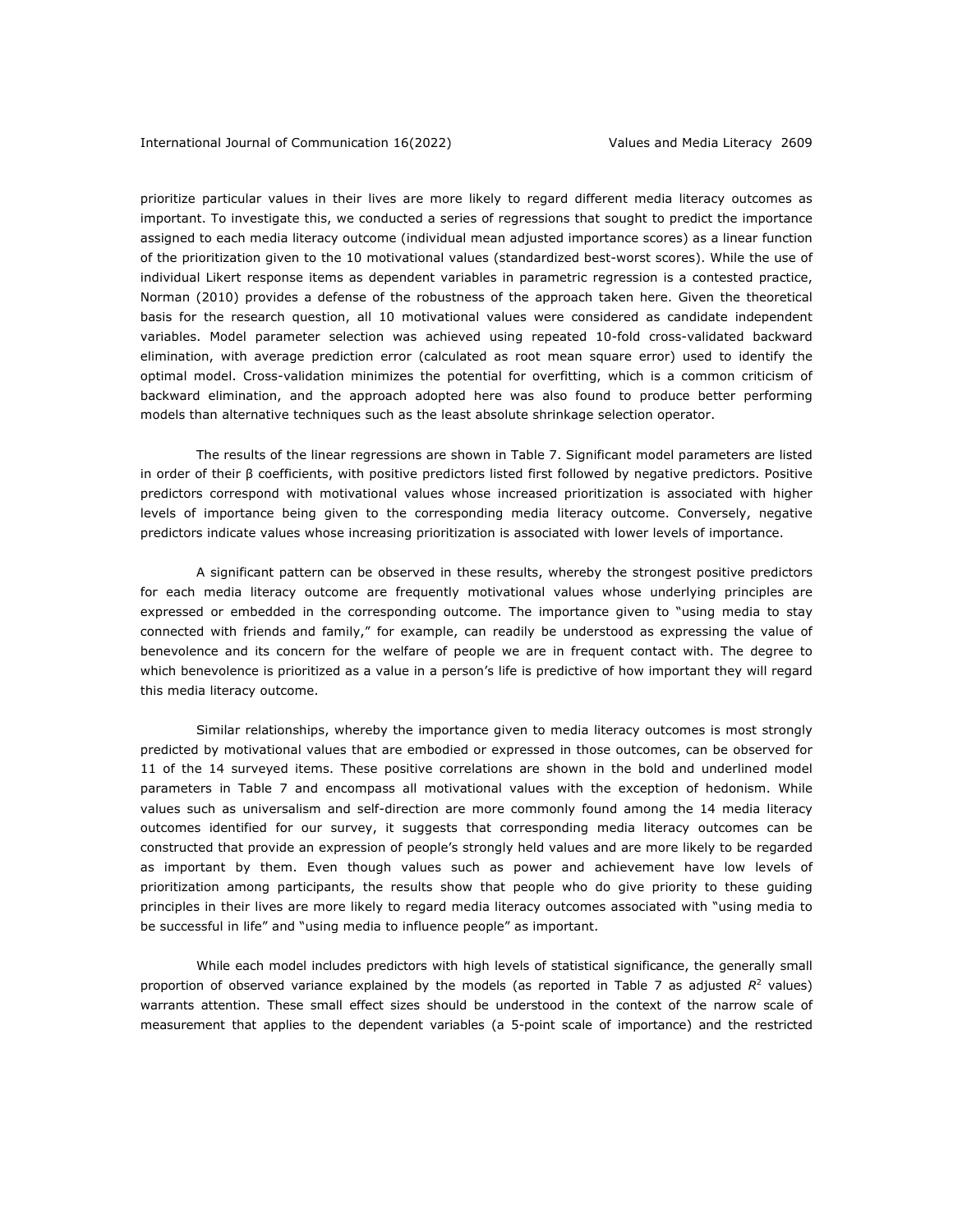applicability of linear regressions to such coarse-grained data. This is confirmed in the high correlation (*r* = .85) between effect size and the standard deviation of mean adjusted attitude scores, whereby attitudinal statements with less variability have less capacity for large effect sizes to be identified.

| <u>,,,,,,,,,,,</u><br><b>Model Parameters</b> |                        |         |       |            |        |            |            |
|-----------------------------------------------|------------------------|---------|-------|------------|--------|------------|------------|
| Media Literacy Outcome                        |                        |         | Std.  |            |        |            |            |
| (Dependent Variable)                          | Parameter <sup>1</sup> | β       | Error | $T$ -Value | Sig.   | Adj. $R^2$ | <b>AIC</b> |
| To know how to protect                        | (Intercept)            | 0.31    | 0.03  | 10.69      |        | .14        | 6944       |
| yourself from scams                           | <b>Self-Direction</b>  | 0.40    | 0.06  | 6.94       | ***    |            |            |
| and predators online                          | Benevolence            | 0.30    | 0.06  | 5.43       | $***$  |            |            |
|                                               | <b>Security</b>        | 0.30    | 0.06  | 4.98       | ***    |            |            |
|                                               | Power                  | $-0.28$ | 0.06  | $-4.86$    | ***    |            |            |
|                                               | Tradition              | $-0.17$ | 0.05  | $-3.32$    | $***$  |            |            |
|                                               | Achievement            | $-0.14$ | 0.05  | $-2.66$    | $***$  |            |            |
|                                               | Universalism           | $-0.13$ | 0.05  | $-2.34$    | $\ast$ |            |            |
|                                               |                        |         |       |            |        |            |            |
| To use media to be                            | (Intercept)            | $-0.21$ | 0.03  | $-6.93$    |        | 0.11       | 7591       |
| successful in your life                       | Power                  | 0.35    | 0.05  | 7.66       | ***    |            |            |
|                                               | <b>Achievement</b>     | 0.24    | 0.04  | 6.08       | ***    |            |            |
|                                               | Self-Direction         | $-0.26$ | 0.05  | $-5.49$    | ***    |            |            |
|                                               | Universalism           | $-0.22$ | 0.05  | $-4.58$    | ***    |            |            |
|                                               | Stimulation            | $-0.14$ | 0.05  | $-2.73$    | $***$  |            |            |
|                                               | Benevolence            | $-0.14$ | 0.05  | $-2.90$    | $***$  |            |            |
| To use media to                               | (Intercept)            | $-0.28$ | 0.03  | $-9.64$    |        | .11        | 7613       |
| influence people                              | <b>Power</b>           | 0.46    | 0.04  | 10.69      | $***$  |            |            |
|                                               | Achievement            | 0.23    | 0.04  | 6.30       | $***$  |            |            |
|                                               | Tradition              | 0.19    | 0.04  | 4.93       | $***$  |            |            |
|                                               | Self-Direction         | $-0.31$ | 0.05  | $-6.29$    | $***$  |            |            |
|                                               | Benevolence            | $-0.18$ | 0.04  | $-3.94$    | ***    |            |            |
|                                               |                        |         |       |            |        |            |            |
| To know how to think                          | (Intercept)            | 0.15    | 0.02  | 6.32       |        | .07        | 6181       |
| critically about the                          | <b>Self-Direction</b>  | 0.39    | 0.04  | 9.89       | ***    |            |            |
| media you consume                             | Benevolence            | 0.17    | 0.04  | 4.57       | ***    |            |            |
|                                               | Universalism           | 0.13    | 0.04  | 3.44       | $***$  |            |            |
|                                               | Security               | 0.09    | 0.04  | 2.29       | $\ast$ |            |            |
|                                               | Achievement            | $-0.07$ | 0.03  | $-2.32$    | $\ast$ |            |            |

*Table 7. Significant Motivational Values in the Prediction of the Importance Given to Media Literacy Outcomes.*

 $1$  Model parameters underlined in bold represent positive motivational value predictors, which are expressed by or embedded in the corresponding media literacy outcome.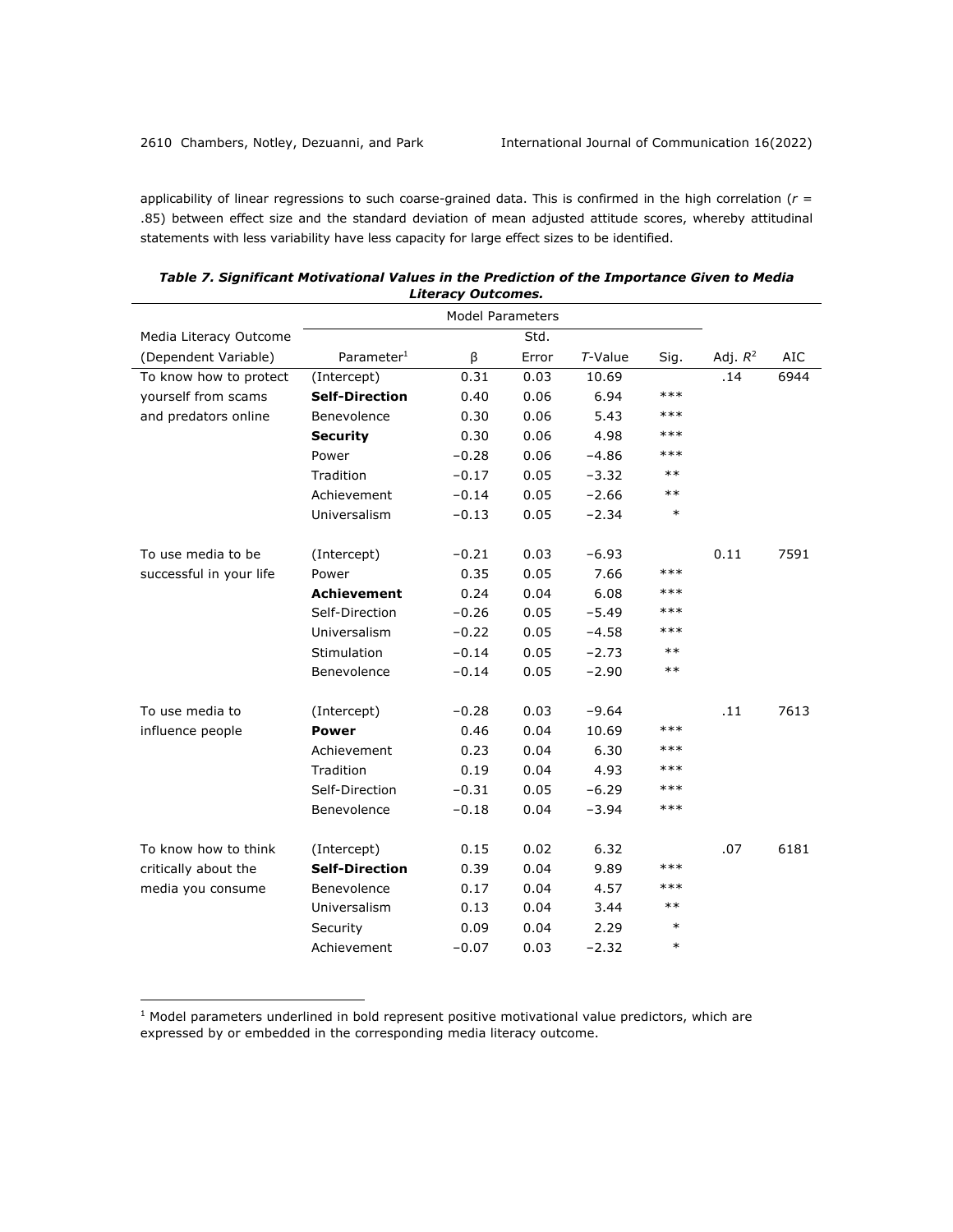International Journal of Communication 16(2022) Values and Media Literacy 2611

| To use media to support                       | (Intercept)           | $-0.12$ | 0.03 | $-4.25$ |        | .07 | 6916 |
|-----------------------------------------------|-----------------------|---------|------|---------|--------|-----|------|
| your cultural practices                       | <b>Tradition</b>      | 0.26    | 0.04 | 5.99    | ***    |     |      |
| and beliefs                                   | Power                 | 0.09    | 0.04 | 2.05    | $\ast$ |     |      |
|                                               | Self-Direction        | $-0.29$ | 0.05 | $-5.99$ | ***    |     |      |
|                                               | Benevolence           | $-0.18$ | 0.05 | $-3.85$ | ***    |     |      |
|                                               | Security              | $-0.14$ | 0.05 | $-2.84$ | $***$  |     |      |
| To use media to stay                          | (Intercept)           | 0.16    | 0.03 | 5.44    |        | .06 | 7390 |
| connected with your                           | <b>Benevolence</b>    | 0.26    | 0.04 | 5.80    | ***    |     |      |
| friends and family                            | Power                 | $-0.33$ | 0.04 | $-7.32$ | ***    |     |      |
|                                               | Universalism          | $-0.29$ | 0.04 | $-6.54$ | ***    |     |      |
|                                               | Achievement           | $-0.22$ | 0.04 | $-5.64$ | $***$  |     |      |
|                                               | Conformity            | $-0.20$ | 0.05 | $-4.25$ | ***    |     |      |
|                                               | Self-Direction        | $-0.17$ | 0.05 | $-3.26$ | $***$  |     |      |
|                                               | Tradition             | $-0.16$ | 0.04 | $-4.25$ | $***$  |     |      |
| To know how to                                | (Intercept)           | 0.08    | 0.02 | 3.54    |        | .05 | 6106 |
| recognize and prevent                         | <b>Self-Direction</b> | 0.26    | 0.04 | 6.93    | ***    |     |      |
| the flow of                                   | <b>Security</b>       | 0.14    | 0.04 | 3.92    | $***$  |     |      |
| misinformation                                | Conformity            | 0.13    | 0.04 | 3.71    | ***    |     |      |
|                                               | <b>Universalism</b>   | 0.12    | 0.03 | 3.58    | $***$  |     |      |
|                                               | Benevolence           | 0.12    | 0.03 | 3.35    | $***$  |     |      |
|                                               | Power                 | $-0.16$ | 0.04 | $-4.52$ | $***$  |     |      |
| To use media to express                       | (Intercept)           | $-0.13$ | 0.03 | $-4.97$ |        | .04 | 6522 |
| your creativity and                           | Self-Direction        | $-0.26$ | 0.04 | $-6.69$ | ***    |     |      |
| individual identity                           | Security              | $-0.19$ | 0.04 | $-5.10$ | ***    |     |      |
|                                               | Benevolence           | $-0.18$ | 0.03 | $-5.13$ | $***$  |     |      |
|                                               | Conformity            | $-0.14$ | 0.04 | $-3.80$ | ***    |     |      |
|                                               | Tradition             | $-0.12$ | 0.03 | $-4.12$ | $***$  |     |      |
|                                               | Universalism          | $-0.11$ | 0.03 | $-3.06$ | $***$  |     |      |
| To use media to                               | (Intercept)           | 0.02    | 0.02 | 0.82    |        | .03 | 6254 |
| increase your                                 | <b>Universalism</b>   | 0.27    | 0.04 | 7.37    | ***    |     |      |
| understanding of<br>different cultural groups | Stimulation           | 0.17    | 0.05 | 3.44    | $***$  |     |      |
| To understand how                             | (Intercept)           | 0.01    | 0.02 | 0.47    |        | .03 | 5814 |
| media impacts and                             | <b>Universalism</b>   | 0.19    | 0.03 | 5.85    | ***    |     |      |
| influences society                            | Self-Direction        | 0.19    | 0.03 | 5.49    | ***    |     |      |
|                                               | Power                 | $-0.08$ | 0.03 | $-2.48$ | $\ast$ |     |      |
| To use media to                               | (Intercept)           | 0.02    | 0.03 | 0.91    |        | .02 | 6584 |
| maximize your access                          | Universalism          | $-0.24$ | 0.04 | $-6.43$ | $***$  |     |      |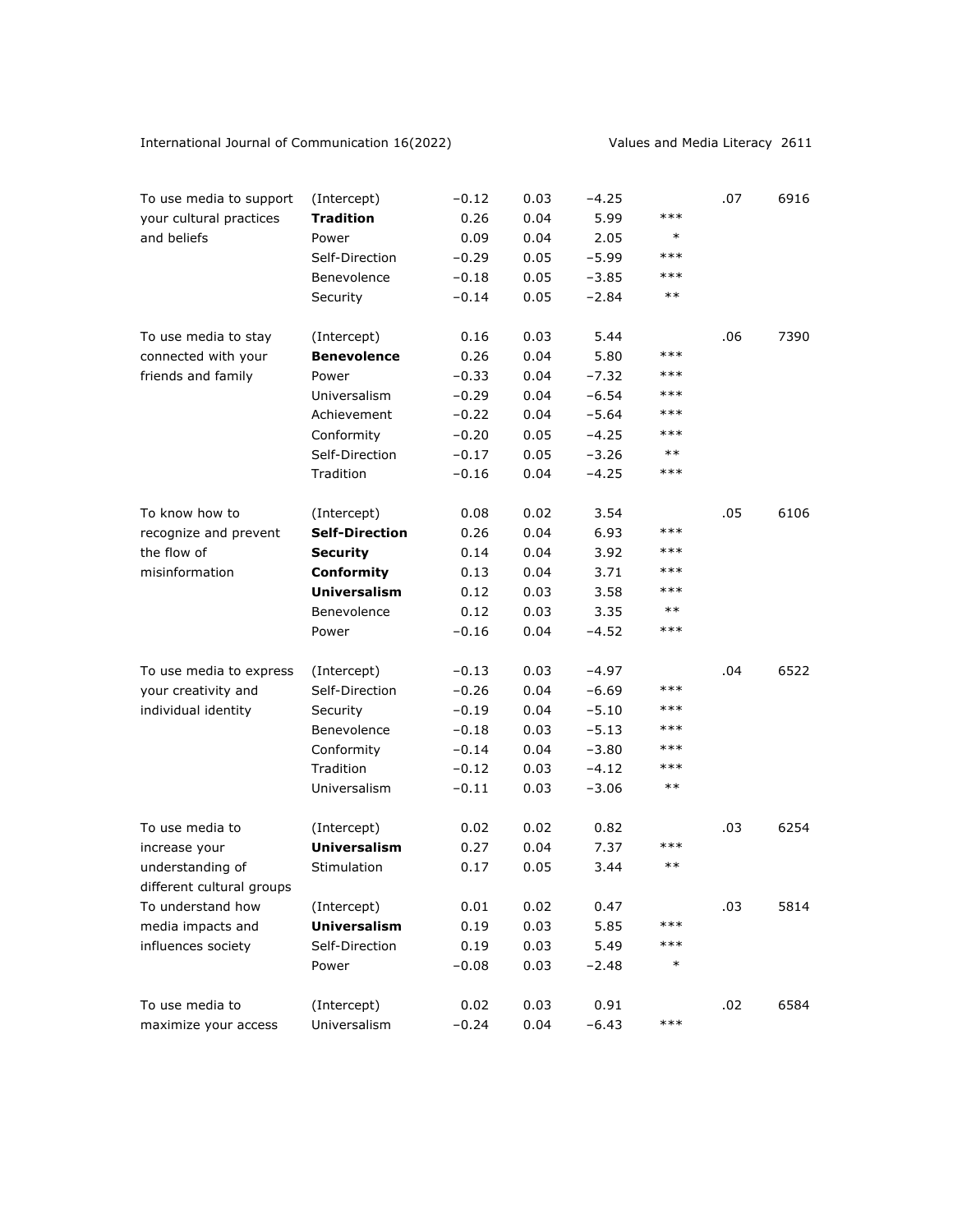|                        |                    |         |      |         | $***$  |     |      |
|------------------------|--------------------|---------|------|---------|--------|-----|------|
| to entertainment       | Tradition          | $-0.19$ | 0.03 | $-5.89$ |        |     |      |
|                        | Achievement        | $-0.14$ | 0.04 | $-3.72$ | $***$  |     |      |
|                        | Self-Direction     | $-0.11$ | 0.04 | $-2.61$ | $***$  |     |      |
|                        | Conformity         | $-0.10$ | 0.04 | $-2.61$ | $***$  |     |      |
|                        | Benevolence        | $-0.10$ | 0.04 | $-2.69$ | $***$  |     |      |
|                        | Security           | $-0.08$ | 0.04 | $-2.00$ | $\ast$ |     |      |
| To understand the      | (Intercept)        | 0.03    | 0.02 | 1.80    |        | .02 | 5969 |
| relevant laws and      | Conformity         | 0.20    | 0.03 | 5.95    | $***$  |     |      |
| policies for media use | Universalism       | 0.16    | 0.03 | 5.03    | $***$  |     |      |
|                        | Self-Direction     | 0.12    | 0.04 | 3.44    | $***$  |     |      |
|                        | Security           | 0.09    | 0.03 | 2.45    | $\ast$ |     |      |
|                        | Tradition          | 0.07    | 0.03 | 2.45    | $\ast$ |     |      |
| To be challenged with  | (Intercept)        | 0.00    | 0.03 | $-0.17$ |        | .02 | 6199 |
| new ideas and          | <b>Stimulation</b> | 0.23    | 0.05 | 4.62    | ***    |     |      |
| perspectives when you  | Power              | 0.14    | 0.04 | 3.43    | $***$  |     |      |
| use media              | Universalism       | 0.14    | 0.04 | 3.41    | $***$  |     |      |
|                        | Self-Direction     | 0.09    | 0.04 | 2.19    | $\ast$ |     |      |
| To think about and     | (Intercept)        | $-0.04$ | 0.02 | $-1.94$ |        | .02 | 7189 |
| reflect on your own    | Conformity         | 0.15    | 0.04 | 3.47    | $***$  |     |      |
| media use              | Power              | $-0.16$ | 0.04 | $-4.21$ | ***    |     |      |
|                        | Achievement        | $-0.10$ | 0.03 | $-3.17$ | $***$  |     |      |

\*\*\**p* < .001; \*\**p* < .01; \**p* < .05.

# *Which Predicts People's Attitudes Toward Media Literacy Outcomes the Most: Their Values or Their Sociodemographic Characteristics?*

Our analysis concludes by addressing the concern expressed in our third research question, which asks if motivational values offer more or less predictive power than sociodemographic characteristics in explaining the importance people give to particular outcomes associated with media literacy programs. We carried out this research since media literacy programs are often designed around people's sociodemographic attributes, particularly their ages and education levels.

Rather than combining both motivational values and sociodemographic characteristics into a single model and observing different effect sizes, the approach taken was to compare the performance of regression models that separately incorporate each of these two sets of candidate independent variables. By doing so, the analysis focuses on the overall predictive power of each set of predictors. This approach avoids complications that would otherwise arise from comparing variables of different types (categorical, ordinal, and continuous) and scales of measurement. Furthermore, a consideration of any collinearity between values and sociodemographic characteristics was beyond the scope of the current analysis.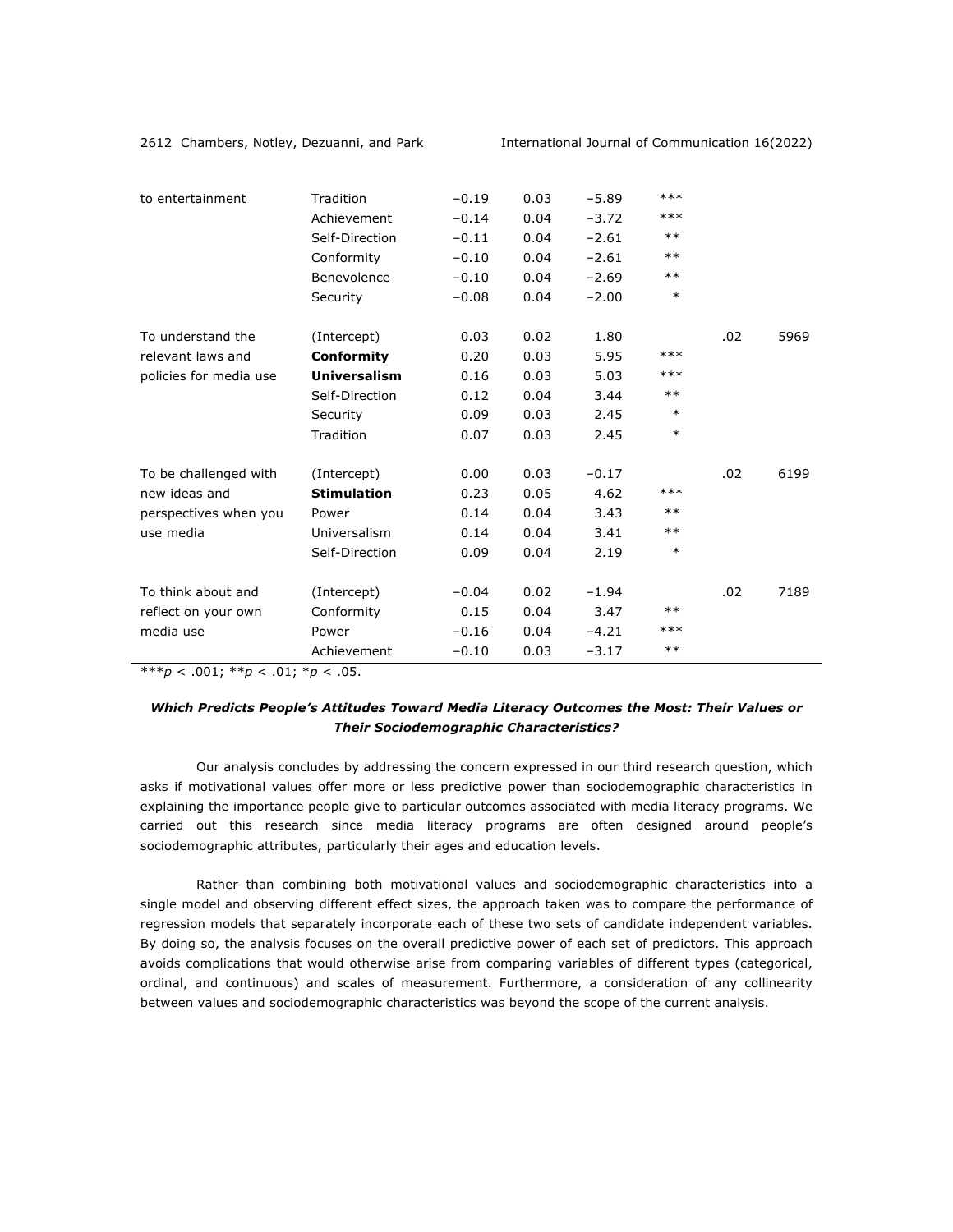A set of models using sociodemographic characteristics to predict the importance of all 14 media literacy outcomes was developed using the same repeated 10-fold cross-validated backward elimination technique as was for the values-based models presented in Table 7 above. With the exception of parent education level, all sociodemographic variables (age, gender, education level, income level, parenthood status) were significant predictors in at least one model. Age was the most reliable predictor (significant in 13 of the 14 models), followed by gender (8), parenthood status (7), education level (2), and income (1).

To compare the relative performance of the two sets of models, the adjusted  $R<sup>2</sup>$  value was used to measure the amount of variance explained by the linear regressions. For all 14 media literacy outcomes, models using motivational values as predictors were able to account for more variation in the observed importance scores than the models based on sociodemographic characteristics. The level of improved variance accounted for ranged from 20% in the model for predicting the importance of "using media to express your creativity and individual identity" to 504% for "understanding how media impacts and influences society." On average, the models based on motivational values accounted for 164% more variation than those based on sociodemographic characteristics. When comparing pairs of models using the Akaike information criterion (AIC), models using motivational values as predictors performed better than their sociodemographic counterparts for 12 of the 14 statements. For the average prediction error (RMSE) measured across repeated 10-fold cross-validation, the values-based models performed better across all 14 media outcome statements.

These results provide strong evidence that motivational values offer more predictive power than sociodemographic characteristics when it comes to understanding the importance that people place on specific media literacy outcomes. Significantly, however, the opposite result is observed when considering the aggregate importance given by participants to all 14 media literacy outcomes. When modeling this aggregate importance score, a model that predicts aggregate importance using sociodemographic characteristics was able to account for 33% more variation than a corresponding model using motivational values as predictors (see Tables 8 and 9). At an aggregate level, being younger, having a higher level of education, and having children living at home all contribute to giving more overall importance to media literacy outcomes. While this sociodemographic description corresponds with typical understandings of audiences that are likely to place more importance on having a higher level of media literacy abilities (Notley et al., 2021; Ofcom, 2021), it overlooks the variation that is observed in the importance people give to specific media literacy outcomes. Motivational values have been shown to offer a useful lens from which to understand this variation. Not only can media literacy outcomes embed and express different underlying values, but by doing so they also provide a means for increasing the relevance of media literacy initiatives to different audiences.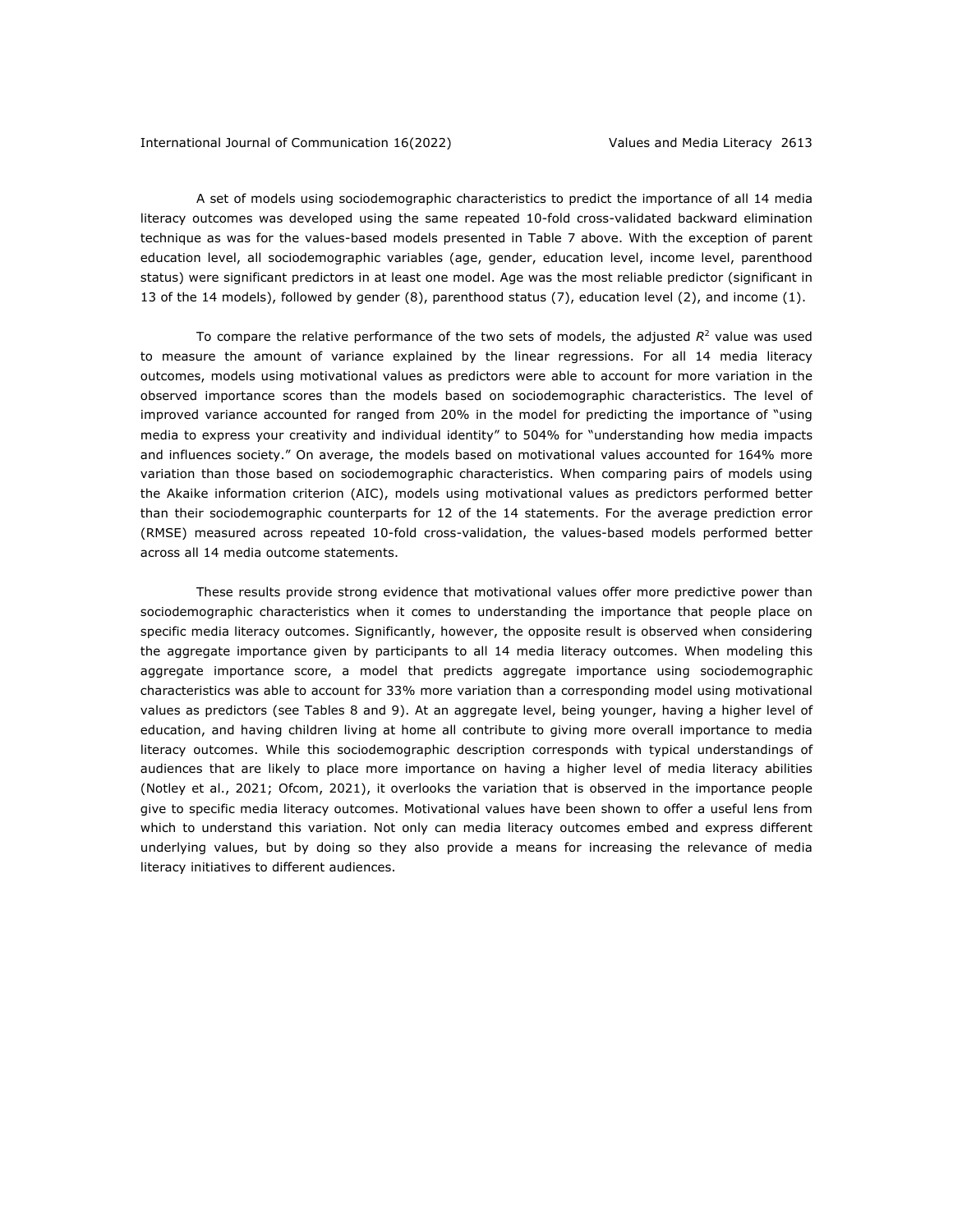| Table 8. Model Predicting Aggregate Importance Given to 14 Media Literacy Outcomes Using |
|------------------------------------------------------------------------------------------|
| <b>Motivational Values.</b>                                                              |

| Parameter      | β       | Std. Error | T-Statistic | Sig.  |  |  |  |  |
|----------------|---------|------------|-------------|-------|--|--|--|--|
| (Intercept)    | 51.61   | 0.32       | 161.39      |       |  |  |  |  |
| Universalism   | 4.64    | 0.51       | 9.11        | $***$ |  |  |  |  |
| Achievement    | 4.25    | 0.49       | 8.62        | $***$ |  |  |  |  |
| Tradition      | 2.03    | 0.47       | 4.29        | $***$ |  |  |  |  |
| Stimulation    | 1.89    | 0.67       | 2.83        | $**$  |  |  |  |  |
| Self-Direction | $-2.52$ | 0.60       | $-4.21$     | $***$ |  |  |  |  |
|                |         |            |             |       |  |  |  |  |

Adjusted *R*<sup>2</sup> of .08; AIC of 22,709.

\*\*\**p* < .001 ; \*\**p* < .01 ; \**p* < .05.

*Table 9. Model Predicting Aggregate Importance Given to 14 Media Literacy Outcomes Using Sociodemographic Characteristics.*

| Parameter              | ß     | Std. Error | T-Statistic | Sig.  |  |
|------------------------|-------|------------|-------------|-------|--|
| (Intercept)            | 51.61 | 0.32       | 161.39      |       |  |
| Education Level-High   | 4.64  | 0.51       | 9.11        | $***$ |  |
| Education Level-Medium | 53.15 | 0.49       | 8.62        | $***$ |  |
| Age                    | 4.02  | 0.47       | 4.29        | $***$ |  |
| Has Children at Home   | 1.65  | 0.67       | 2.83        | $**$  |  |
|                        |       |            |             |       |  |

Adjusted *R*<sup>2</sup> of .11; AIC of 22,554.

Education-level coefficients are against a base contrast of low.

\*\*\**p* < .001; \*\**p* < .01; \**p* < .05.

# **Conclusion**

In addressing each of our three research questions, our findings point to a range of implications for how adult media literacy education may be successfully implemented in Australian society. Our first research question sought to address a gap in our understanding of how important people regarded the goals of media literacy outcomes in their everyday lives. At an aggregate level, participants attributed only a moderate overall positive importance to the role of the 14 media literacy outcomes. Significantly, however, there was considerable variation in the importance given to different outcomes. The highest rated of these, "To know how to protect yourself from scams and predators online" (4.31), and the next most important, "To use media to stay connected with your friends and family" (3.96), also express participants' most prioritized motivational values—security and benevolence—in their connections with people's desire to feel safe and be connected to family and community. The three next most important media literacy outcomes are focused on being critically reflective about the media: "To know how to think critically about the media you consume" (3.87), "To know how to recognize and prevent the flow of misinformation" (3.80), and "To understand how media impacts and influences society" (3.85). Respondents placed the least importance on media abilities that are self-serving or self-promotional (most closely reflecting the motivational values of power and achievement): "To use media to be successful in your life" (2.92) and "To use media to influence people" (2.76). Therefore, adult Australians' attitudes to media literacy abilities appear to be broadly aligned with the prevalence of motivational values found in Australian society.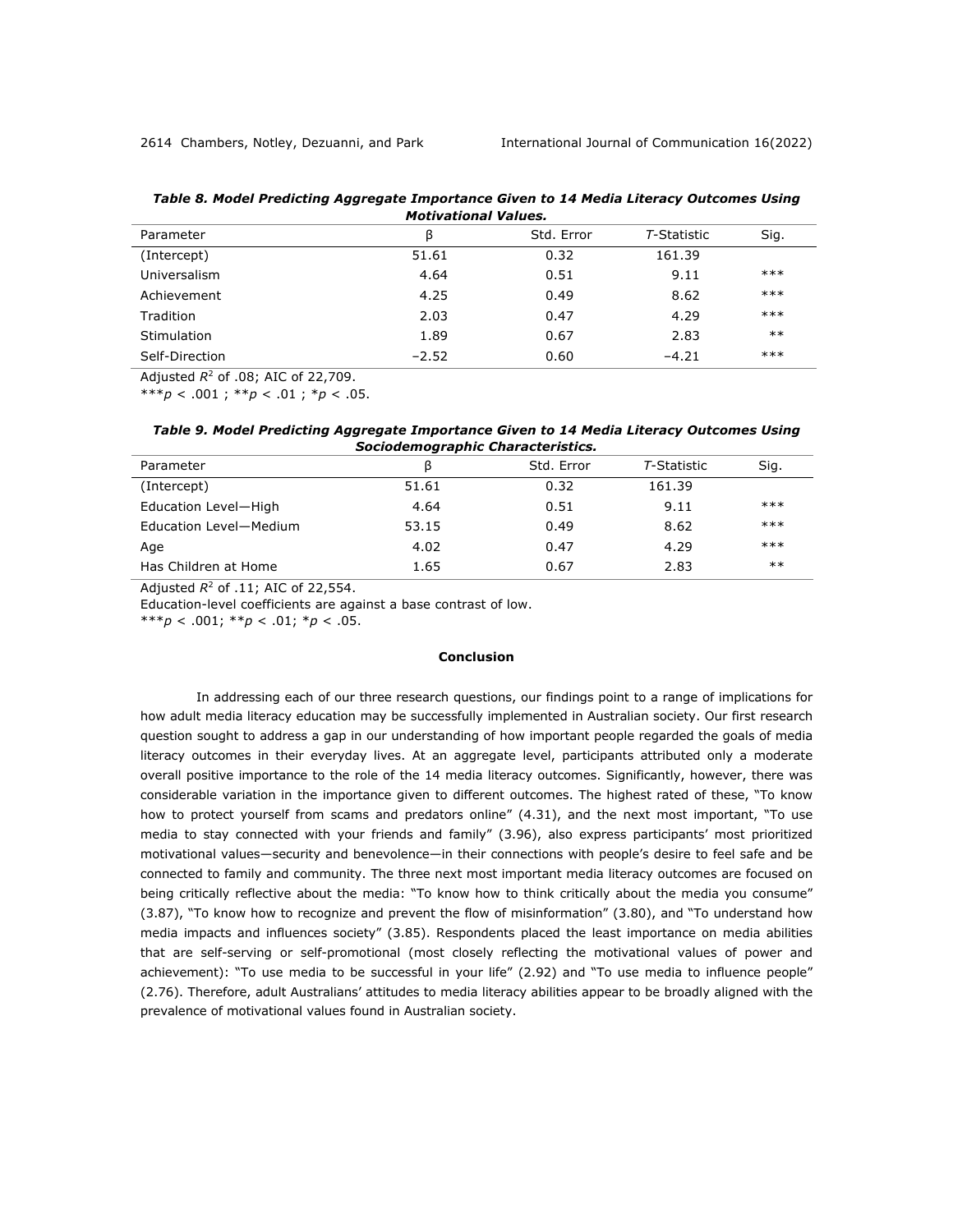This is reinforced by our findings related to our second research question—whether media literacy programs that embed and express particular values are more likely to be regarded as important by people who prioritize those same underlying values in their lives. The study's results confirm Schwartz's (1992) theorization of values shaping lower-order attitudes. When media literacy outcomes are viewed in the context of expressing or embedding different higher-order motivational values, the degrees to which people prioritize those values across their lives are associated with the importance they give to the corresponding media literacy outcomes. This makes sense and may appear self-evident, but it is nonetheless an important reminder that if a fledgling concept like media literacy education is to succeed in society, it will need to be implemented in ways that connect with citizens' motivational values.

Finally, while sociodemographic characteristics—particularly age and education level—explained more variance in the overall importance people gave to media literacy outcomes, motivational values were shown to have greater explanatory power in understanding the importance given to individual outcomes. In this way, the study shows that sociodemographic characteristics and values offer contrasting perspectives from which to understand the importance people give to media literacy outcomes. This is particularly significant as, rather than understanding people's interest in media literacy outcomes being primarily determined by their sociodemographic characteristics, our findings demonstrate that media literacy programs that speak to different motivational values can successfully engage with broader sections of the population. In this way, by combining socioeconomic and values analysis, initiatives can better understand both media literacy needs and people's motivations to learn.

In affirming the significance of these findings, we also believe they point to opportunities for further research. Having identified a relationship between values and attitudes to media literacy outcomes in the context of a self-reported online survey, there is a need to complement this with qualitative approaches that can develop a richer understanding of the nature of this relationship and how it manifests itself in practice. Qualitative research can also examine how values can be appropriately and effectively embedded into the design of media literacy programs. Furthermore, having used motivational values as a higher-order dimension to inform our understanding of people's attitudes, our findings also raise questions as to what antecedents—be they personal experiences, psychological traits, and/or social structures might themselves be implicated in the formulation of values.

Taken together, our findings provide important insights into how media literacy advocates may be able to design and promote successful media literacy interventions through the lens of motivational values as important complements to sociodemographic considerations. Repeated studies from Australia and from around the world show that benevolence is the most commonly held value that is most prioritized by people. In addition to this, there are ways in which benevolence aligns to media literacy's aim to promote citizenship and social justice approaches to thinking critically about the media (Mihailidis, 2018; Ramasubramanian & Darzabi, 2020). Therefore, media literacy advocates may appeal to the value of benevolence to promote a more media literate citizenry.

Such an approach to media literacy education is not without its risks. As we have argued, predominant social and cultural values in different historical eras have been criticized for limiting media literacy education's democratic potential. Leavis' (1937) 1930s version of media literacy education, for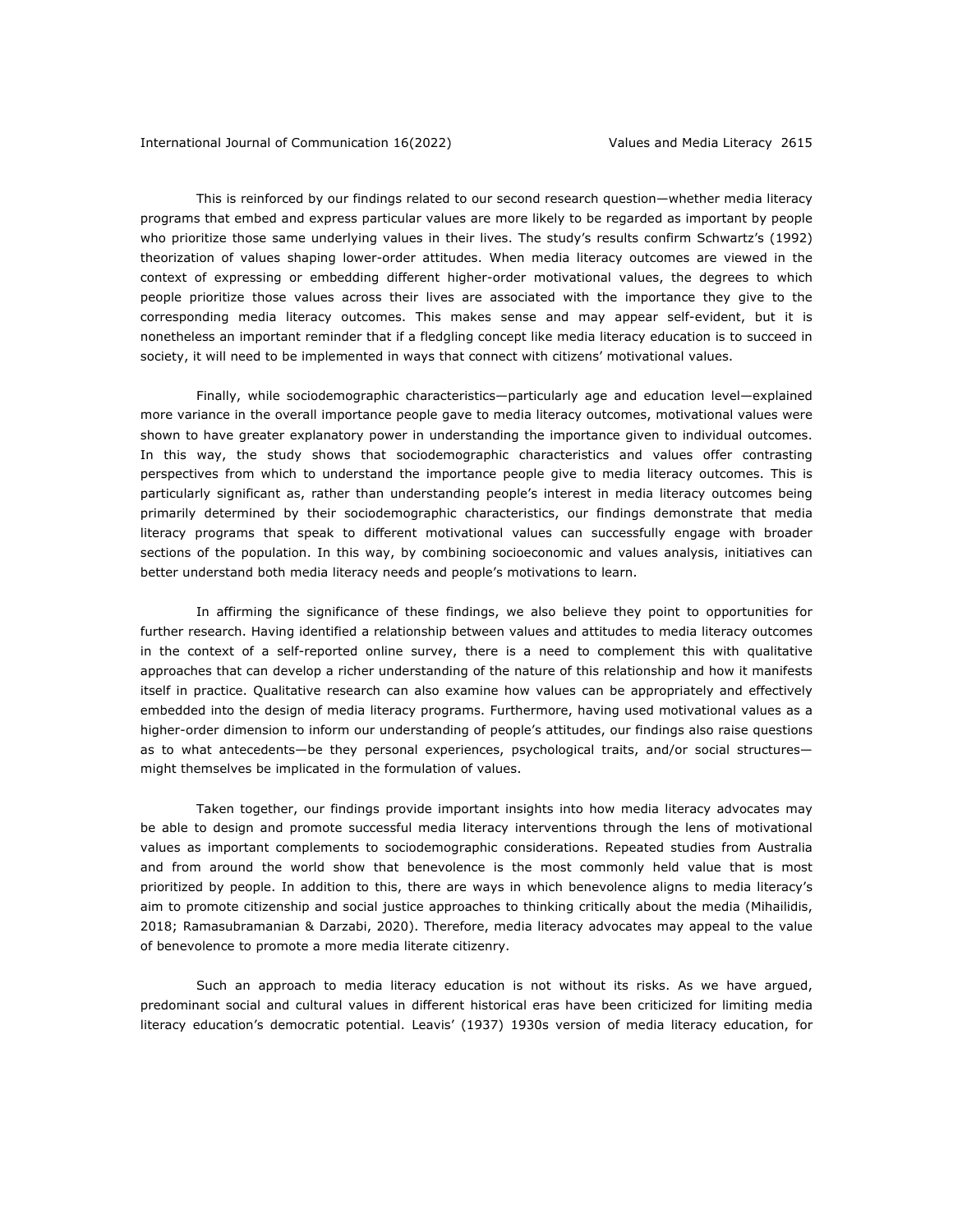instance, promoted a version of Anglophile elitism that devalued popular and media culture and ridiculed the people who enjoyed it. In this case, media literacy did not set out to benefit all citizens, but only those willing to agree that media and popular culture were corrupting forces with no inherent value. It is not difficult to imagine versions of media literacy programs based around the values of benevolence or security that might be equally problematic. The point is not that motivational values should determine the content and approaches of media literacy programs, but rather that media literacy programs might be designed in ways that appeal to motivational values, but perhaps also to challenge them. For instance, a media literacy program might appeal to citizens' concerns for safety and security but approach the topic of online safety in a balanced manner that avoids the sense of moral panic that informs the worst kinds of cybersafety education (Facer, 2012).

Despite the risk that a values approach to media literacy education might be misinterpreted, we believe these findings provide important insights for policy makers and for those who are designing and providing media literacy programs. Our findings show that people will be attracted to media literacy programs that reflect the values they hold as most important in their lives. In the context of aiming to raise the profile of media literacy in Australian society, it is therefore an important first step to find ways to appeal to people's underlying motivational values. In doing so, however, it will be important to promote versions of media literacy that balance the priorities and rights of all citizens to participate and benefit from media participation.

#### **References**

- Aizaki, H., & Fogarty, J. (2021). An illustrative example of case 1 best–worst scaling. In NMVR Project Team (Ed.), *Non-market valuation with R*. Retrieved from http://lab.agr.hokudai.ac.jp/nmvr/03 bws1.html
- Arnold, M. (1869). *Culture and anarchy*. London, UK: Elder and Co.
- Australian Bureau of Statistics. (2016). *Age (AGEP), sex (SEXP), level of highest educational attainment (HEAP), and main statistical area structure (Main ASGS)* [Census TableBuilder]. Retrieved from https://auth.censusdata.abs.gov.au/webapi/jsf/login.xhtml
- Australian Media Literacy Alliance. (2020). *A media literacy framework for Australia*. Retrieved from https://medialiteracy.org.au/wp-content/uploads/2020/10/A4-full-version-Media-Literacy-Framework.pdf
- Barad, K. (2007). *Meeting the universe halfway: Quantum physics and the entanglement of matter and meaning*. Durham, NC: Duke University Press.
- Bardi, A., & Schwartz, S. H. (2003). Values and behavior: Strength and structure of relations. *Personality and Social Psychology Bulletin, 29*(10), 1207–1220. doi:10.1177/0146167203254602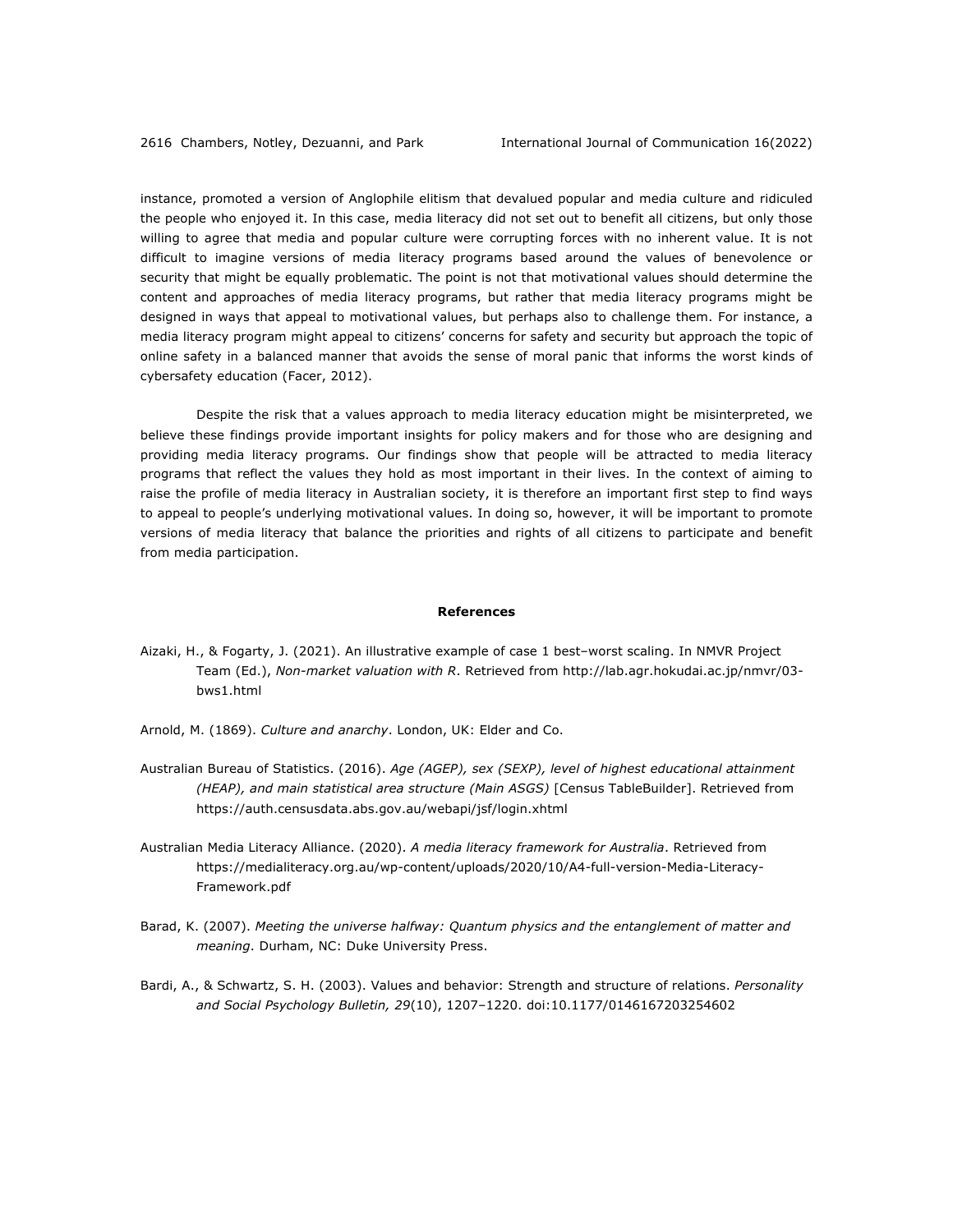Bennett, J. (2010). *Vibrant matter: A political ecology of things*. Durham, NC: Duke University Press.

Bennett, P., McDougall, J., & Potter, J. (2020). *The uses of media literacy*. New York, NY: Routledge.

Buckingham, D. (2003). *Media education: Literacy, learning and contemporary culture*. London, UK: Polity Press.

Buckingham, D. (2019). *The media education manifesto*. Cambridge, UK: Polity Press.

- Buckingham, D., & Sefton-Green, J. (1994). *Cultural studies goes to school: Reading and teaching popular culture*. London, UK: Taylor and Francis.
- Carlsson, U. (2019). MIL in the cause of social justice and democratic rule. In U. Carlsson (Ed.), *Understanding media and information literacy (MIL) in the digital age: A question of democracy* (pp. 11–24). Göteborg, Sweden: UNESCO Chair on Freedom of Expression, Media Development and Global Policy.
- Carson, A., & Fallon, L. (2021). *Fighting fake news: A study of online misinformation regulation in the Asia Pacific*. Retrieved from https://opal.latrobe.edu.au/ndownloader/files/26480915
- Crompton, T., Weinstein, N., Sanderson, B., Kasser, T., Maio, G., & Henderson, S. (2014). *No cause is an island: How people are influenced by values regardless of the cause*. Common Cause Foundation. Retrieved from https://commoncausefoundation.org/wpcontent/uploads/2021/10/CCF\_report\_no\_cause\_is\_an\_island.pdf
- Dennison, J. (2020). A basic human values approach to migration policy communication. *Data & Policy, 2*, E18. doi:10.1017/dap.2020.17

Dezuanni, M. (2017). Agentive realism and media literacy. *The Journal of Media Literacy, 64*(1–2), 16–19.

- Duran, R. L., Yousman, B., Walsh, K. M., & Longshore, M. A. (2008). Holistic media education: An assessment of the effectiveness of a college course in media literacy. *Communication Quarterly, 56*(1), 49–68. doi:10.1080/01463370701839198
- European Audiovisual Observatory. (2016). *Mapping of media literacy practices and actions in EU-28*. Retrieved from https://rm.coe.int/1680783500
- Facer, K. (2012). After the moral panic? Reframing the debate about child online safety online. *Discourse: Studies in the Cultural Politics of Education, 33*(3), 397–413. doi:10.1080/01596306.2012.681899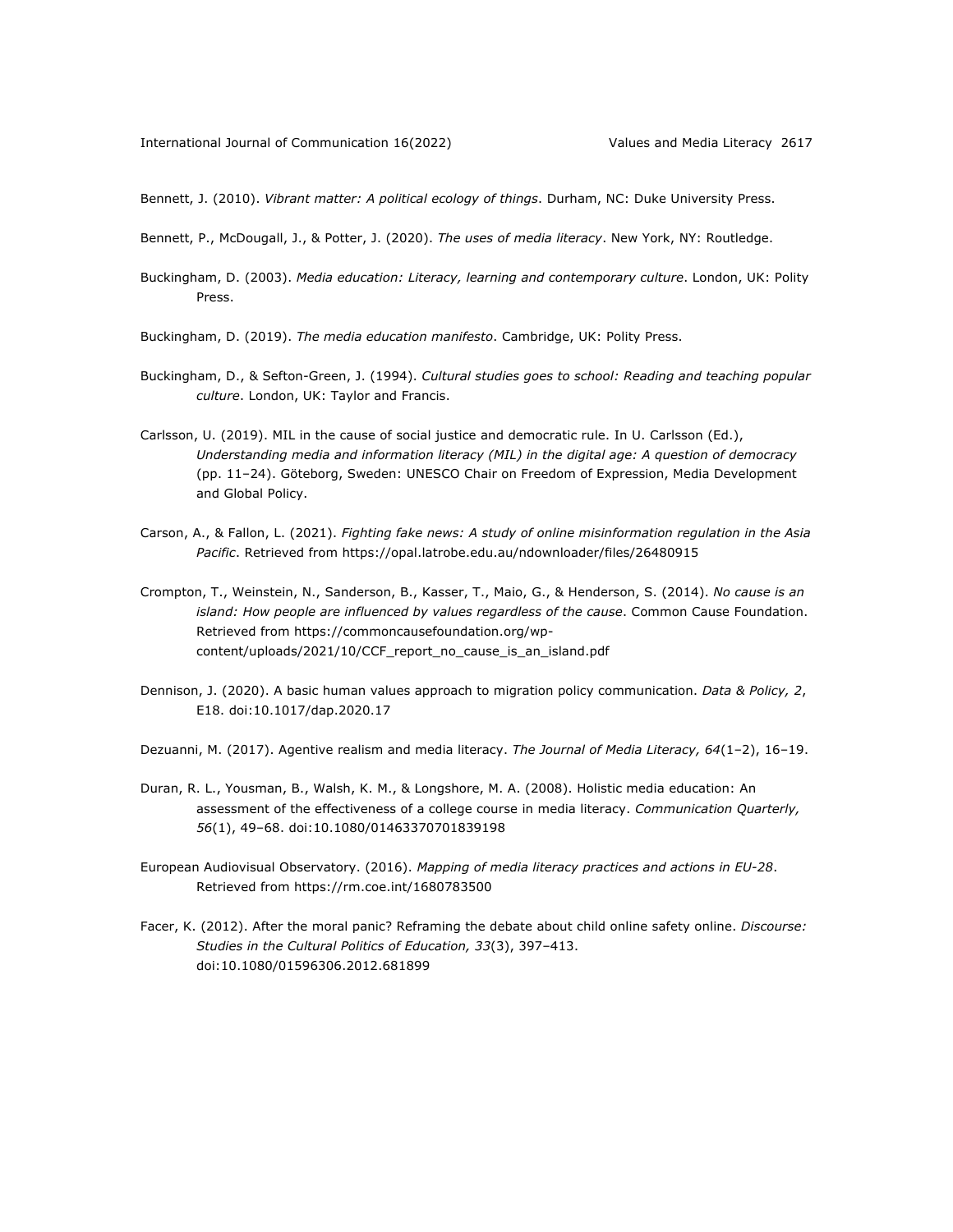- Gollan, T., & Witte, E. H. (2014). From the interindividual to the intraindividual level: Is the circumplex model of values applicable to intraindividual value profiles? *Journal of Cross-Cultural Psychology, 45*(3), 452–467. doi:10.1177/0022022113509885
- Hobbs, R. (2004). A review of school-based initiatives in media literacy education. *American Behavioral Scientist, 48*(1), 42–59. doi:10.1177/0002764204267250
- Horkheimer, M., & Adorno, T. W. (1972). *Dialectic of enlightenment* (J. Cumming, Trans.). New York, NY: Herder and Herder. (Original work published 1947)
- Knafo, A., Roccas, S., & Sagiv, L. (2011). The value of values in cross-cultural research: A special issue in honor of Shalom Schwartz. *Journal of Cross-Cultural Psychology, 42*(2), 178–185. doi:10.1177/0022022110396863
- Leavis, F. R. (1937). *Culture and environment*. London, UK: Chatto & Windus.
- Lee, J. A., Evers, U., Sneddon, J., Rahn, O., & Schwartz, S. (2019a). *What do we value? How our values influence everyday behaviors*. The University of Western Australia. Retrieved from http://whatdowevalue.com.au/wp-content/uploads/2019/03/Values-Report-Final-2019-SM.pdf
- Lee, J. A., Sneddon, J. N., Daly, T. M., Schwartz, S. H., Soutar, G. N., & Louviere, J. J. (2019b). Testing and extending Schwartz refined value theory using a best–worst scaling approach. *Assessment, 26*(2), 166–180. doi:10.1177/1073191116683799
- Lee, J. A., Soutar, G., & Louviere, J. (2008). The best–worst scaling approach: An alternative to Schwartz's values survey. *Journal of Personality Assessment, 90*(4), 335–347. doi:10.1080/00223890802107925
- Lewis, R. S. (2021). *Technology, media literacy, and the human subject: A posthuman approach*. Cambridge, UK: Open Book Publishers.
- Livingstone, S. (2004). What is media literacy? *Intermedia, 32*(3), 18–20.
- Livingstone, S., & Thumim, N. (2003). *Assessing the media literacy of UK adults: A review of the academic literature*. London, UK: Broadcasting Standards Commission/Independent Television Commission/National Institute of Adult and Continuing Education Report.
- Maksl, A., Ashley, S., & Craft, S. (2015). Measuring news media literacy. *Journal of Media Literacy Education, 6*(3), 29–45.
- Mediawijzer. (2021). *About the Dutch media literacy network*. Retrieved from https://www.mediawijzer.net/about-dutch-media-literacy-network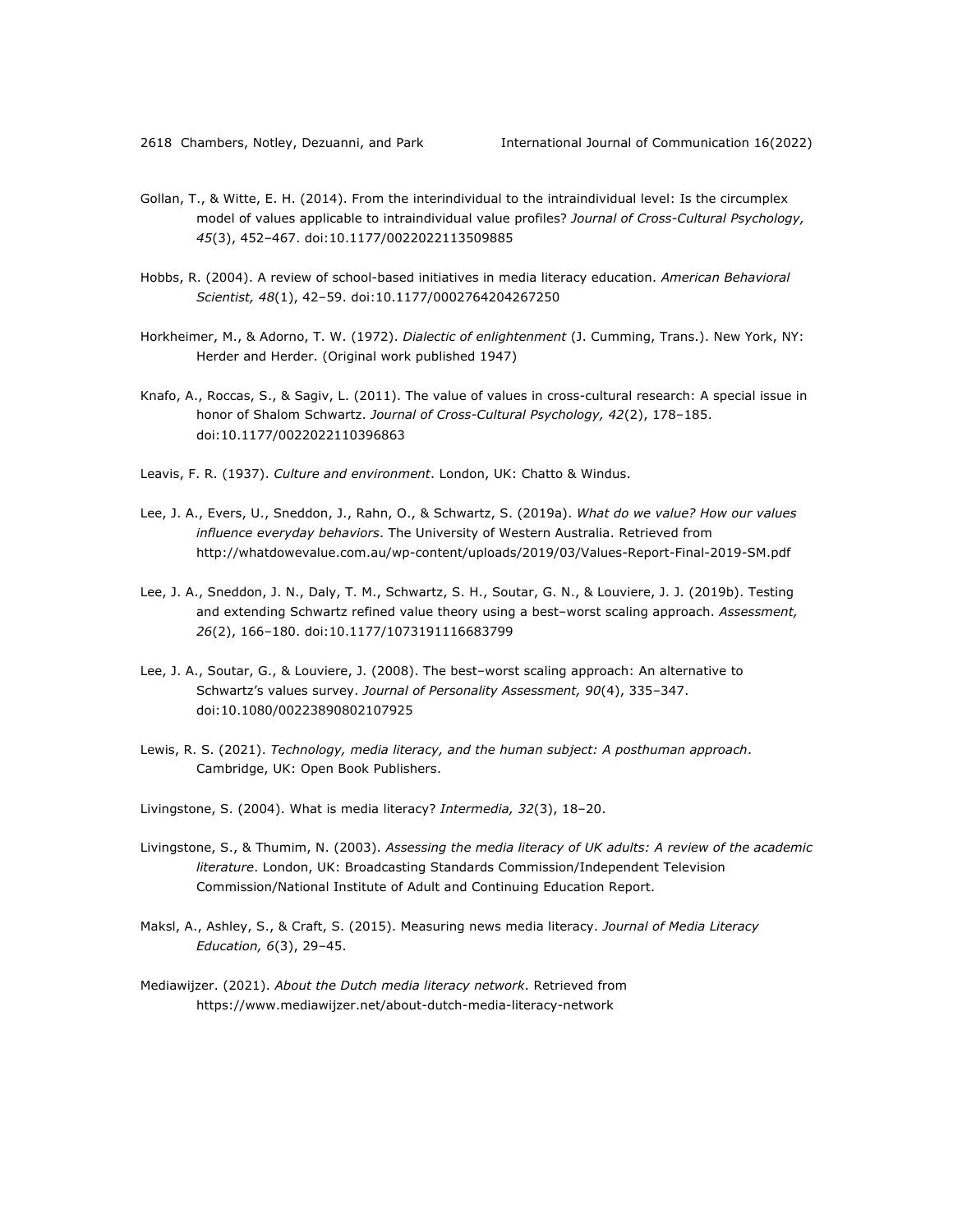- Mihailidis, P. (2018). *Civic media literacies: Re-imagining human connection in and age of digital abundance*. New York, NY: Routledge.
- Nikolinakou, A., & Phua, J. (2020). Do human values matter for promoting brands on social media? How social media users' values influence valuable brand-related activities such as sharing, content creation, and reviews. *Journal of Consumer Behavior, 19*(1), 13–23. doi:10.1002/cb.1790
- Norman, G. (2010). Likert scales, levels of measurement and the "laws" of statistics. *Advances in Health Sciences Education, 15*(5), 625–632. doi:10.1007/s10459-010-9222-y
- Notley, T., Chambers, S., Park, S., & Dezuanni, M. (2021). *Adult media literacy in Australia: Attitudes, experiences and needs*. Retrieved from https://westernsydney.edu.au/\_\_data/assets/pdf\_file/0007/1824640/Australian\_adult\_media\_lite racy\_report\_2021.pdf
- Ofcom. (2021). *Adults' media use and attitudes report: 2020/21*. Retrieved from https://www.ofcom.org.uk/\_\_data/assets/pdf\_file/0025/217834/adults-media-use-and-attitudesreport-2020-21.pdf
- Ramasubramanian, S., & Darzabi, R. C. (2020). Civic engagement, social justice, and media literacy. In W. G. Christ, M. Lipkin, & B. S. De Abreu (Eds.), *Media literacy in a disruptive media environment* (pp. 272–282). New York, NY: Routledge.
- Renes-Arellano, P., & Barral-Aramburu, S. (2016). Primary school teachers' and students' perception of values and media literacy. *Applied Technologies and Innovations, 12*(2), 80–94. doi:10.15208/ati.2016.07
- Roberts, C. (2012). Identifying and defining values in media codes of ethics. *Journal of Mass Media Ethics, 27*(2), 115–129. doi:10.1080/08900523.2012.669289
- Scharrer, E. (2006). "I noticed more violence:" The effects of a media literacy program on critical attitudes toward media violence. *Journal of Mass Media Ethics, 21*(1), 69–86. doi:10.1207/s15327728jmme2101\_5
- Schmidt, P. R., & Palliotet, A. W. (Eds.). (2008). *Exploring values through literature, multimedia, and literacy events: Making connections*. Charlotte, NC: Information Age Pub.
- Schwartz, S. H. (1992). Universals in the content and structure of values: Theoretical advances and empirical tests in 20 countries. *Advances in Experimental Social Psychology, 25*, 1–65. doi:10.1016/S0065-2601(08)60281-6